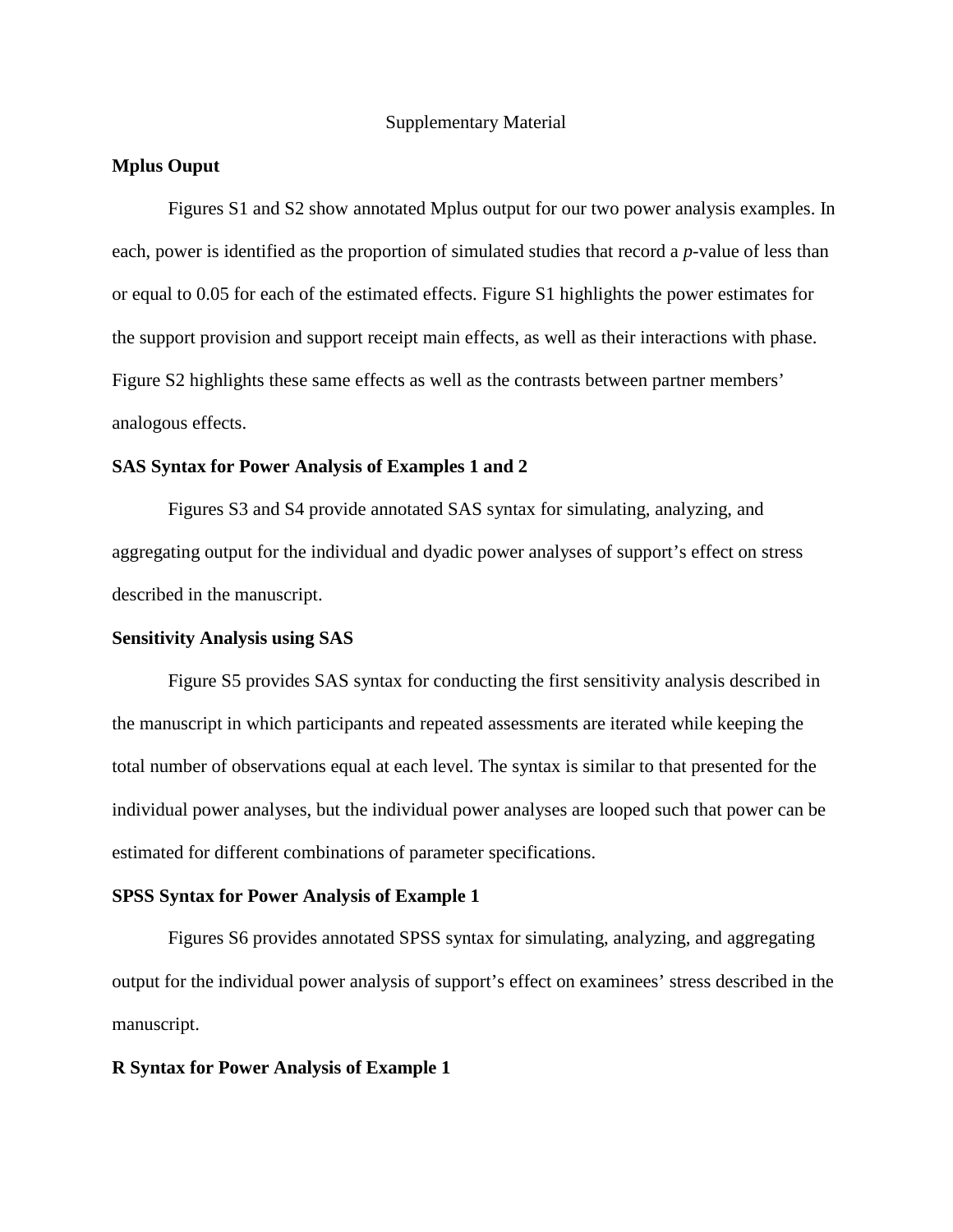Figures S7 provides annotated R syntax for simulating, analyzing, and aggregating output for the individual power analysis of support's effect on examinees' stress described in the manuscript.

## **Sensitivity Analysis using R**

Figure S8 provides R syntax for conducting the first sensitivity analysis described in the manuscript in which participants and repeated assessments are iterated while keeping the total number of observations equal at each level. The syntax utilizes the function created in Figure S7 and creates another function wrapper to conduct the iterative simulations.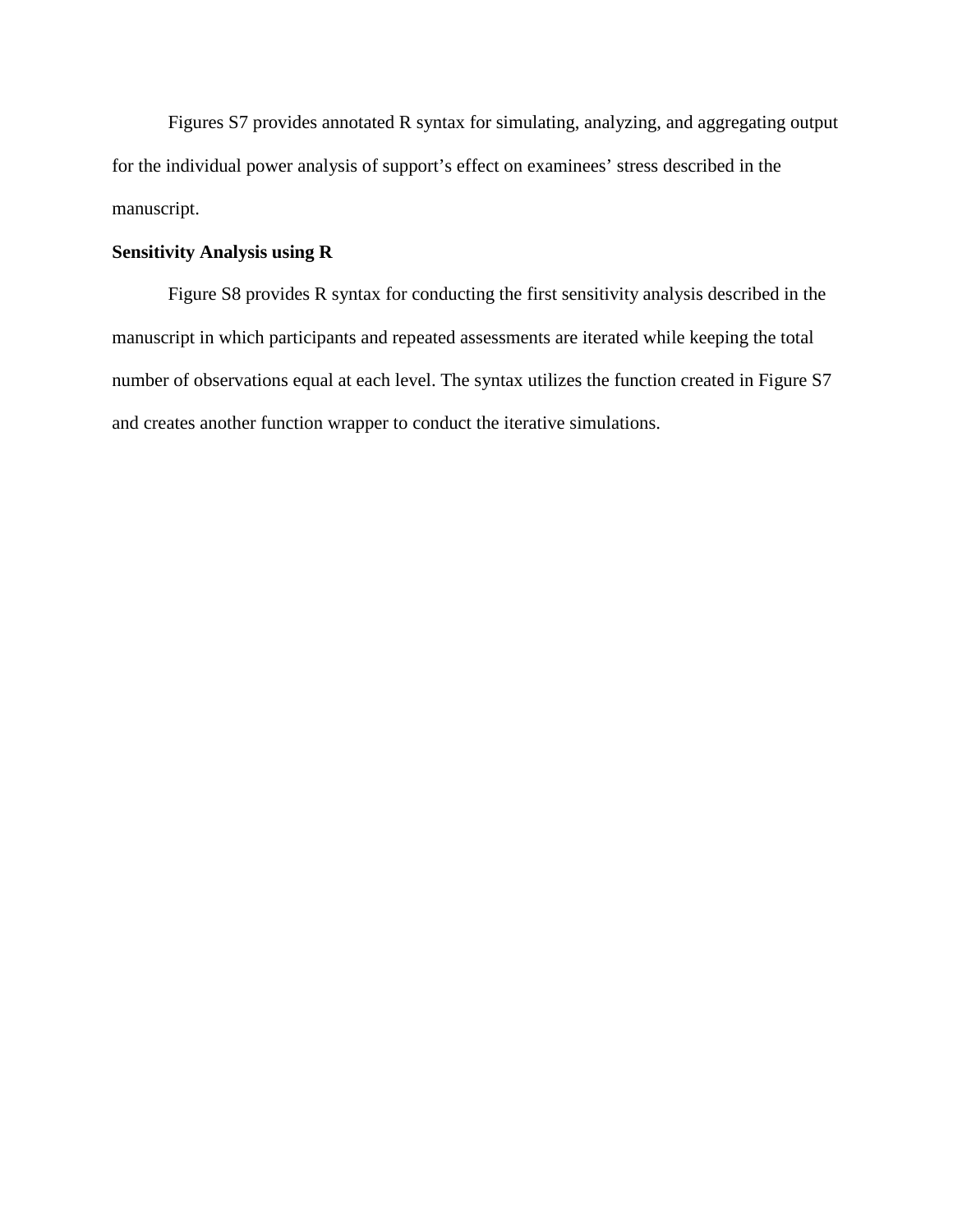Figure S1. Annotated Mplus output for support receipt and anxiety example.

MODEL RESULTS

|                    |      | Population     | <b>ESTIMATES</b><br>Average | Std. Dev.        | S. E.<br>Average | M. S. E.                                        | 95%<br>Cover | % Sig<br>Coeff |
|--------------------|------|----------------|-----------------------------|------------------|------------------|-------------------------------------------------|--------------|----------------|
| Within Level       |      |                |                             |                  |                  |                                                 |              |                |
| ANX                | ON   |                |                             |                  |                  |                                                 | <b>POWER</b> |                |
| <b>PHASE</b>       |      | 0.400          | 0.4001                      | 0.0345           | 0.0347           | 0.0012, 0.947, 1.000                            |              |                |
| <b>PPROV</b>       |      | $-0.030$       | $-0.0296$                   | 0.0682           | 0.0706           | 0.0046 0.953 0.065                              |              |                |
| <b>PREC</b>        |      | 0.170          | 0.1692                      | 0.0800           | 0.0785           | 0.0064 0.940 0.555                              |              |                |
| <b>REC</b>         | WITH |                |                             |                  |                  |                                                 |              |                |
| <b>PROV</b>        |      | 0.051          | 0.0509                      | 0.0053           | 0.0053           | 0.0000 0.945 1.000                              |              |                |
| Means              |      |                |                             |                  |                  |                                                 |              |                |
| <b>LANX</b>        |      | 0.000          | $-0.0007$                   | 0.0156           | 0.0150           | 0.0002 0.943 0.057                              |              |                |
| PHASE              |      | 0.220          | 0.2200                      | 0.0088           | 0.0087           | 0.0001 0.945 1.000                              |              |                |
| <b>PROV</b>        |      | 0.580          | 0.5806                      | 0.0103           | 0.0104           | $0.0001$ $0.950$ 1.000                          |              |                |
| <b>REC</b>         |      | 0.560          | 0.5607                      | 0.0108           | 0.0106           | 0.0001 0.939 1.000                              |              |                |
| PPROV              |      | 0.000          | 0.0001                      | 0.0043           | 0.0043           | 0.0000 0.946 0.054                              |              |                |
| PREC               |      | 0.000          | 0.0000                      | 0.0039           | 0.0038           | 0.0000 0.947 0.053                              |              |                |
| Variances          |      |                |                             |                  |                  |                                                 |              |                |
| LANX               |      | 0.500          | 0.4996                      | 0.0148           | 0.0150           | 0.0002 0.949 1.000                              |              |                |
| PHASE              |      | 0.170          | 0.1699                      | 0.0052           | 0.0051           | 0.0000 0.933 1.000                              |              |                |
| <b>PROV</b>        |      | 0.240          | 0.2398                      | 0.0073           | 0.0072           | 0.0001 0.940 1.000                              |              |                |
| <b>REC</b>         |      | 0.250          | 0.2498                      | 0.0079           | 0.0075           | 0.0001 0.939 1.000                              |              |                |
| <b>PPROV</b>       |      | 0.041          | 0.0409                      | 0.0012           | 0.0012           | 0.0000 0.934 1.000                              |              |                |
| PREC               |      | 0.033          | 0.0330                      | 0.0010           | 0.0010           | 0.0000 0.937 1.000                              |              |                |
| Residual Variances |      |                |                             |                  |                  |                                                 |              |                |
| ANX                |      | 0.420          | 0.4183                      | 0.0134           | 0.0134           | 0.0002 0.938 1.000                              |              |                |
| Between Level      |      |                |                             |                  |                  |                                                 |              |                |
| Means              |      |                |                             |                  |                  |                                                 |              |                |
| ANX<br>SLOPE1      |      | 0.140<br>0.500 | 0.1387<br>0.5004            | 0.0454<br>O OZER | 0.0452<br>0.0271 | 0.0021 0.944 0.863<br><u>A AAA7 A Q61 1 AAA</u> |              |                |
| SLOPE2             |      | $-0.040$       | $-0.0387$                   | 0.0287           | 0.0300           | 0.0008 0.947 0.234                              |              |                |
| SLOPE3             |      | 0.120          | 0.1210                      | 0.0403           | 0.0403           | 0.0016 0.952 0.844                              |              |                |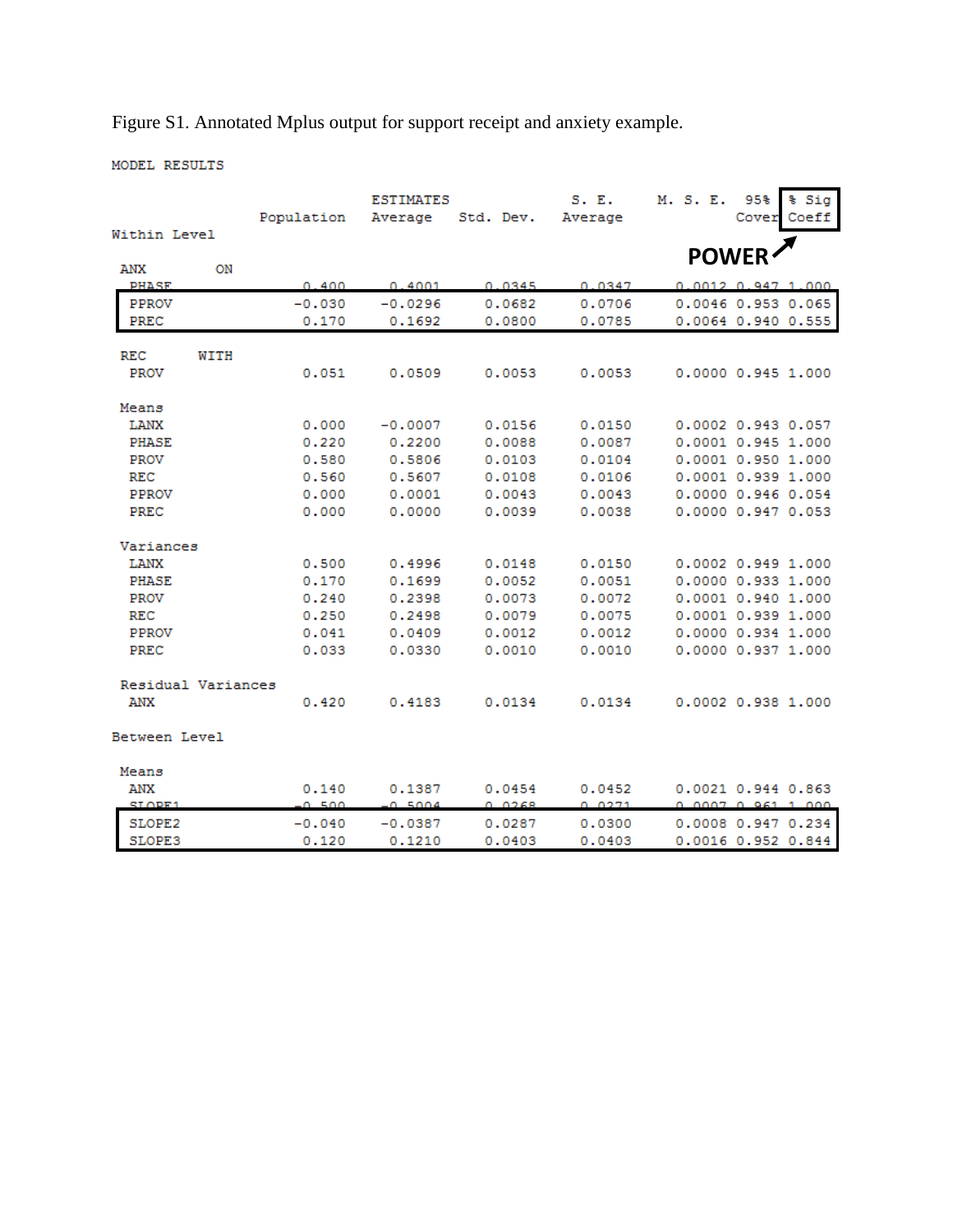Figure S2. Annotated Mplus output for dyadic support receipt and anxiety example.

MODEL RESULTS

| S. E.<br>M. S. E.<br>95%<br>% Sia<br><b>ESTIMATES</b><br>Cover Coeff<br>Population<br>Average Std. Dev.<br>Average<br>Within Level<br><b>POWER</b><br>ON<br>EANX<br><b>EPHASE</b><br>0.400<br>0.3997<br>0.0337<br>0.0339<br>$0.0012$ $0.950$ 1.000<br><b>EPHPROV</b><br>$-0.030$<br>$-0.0338$<br>0.0698<br>0.0049 0.943 0.086<br>0.0685<br>0.1685<br>0.0768<br>0.0769<br>0.0059 0.951 0.565<br><b>EPHREC</b><br>0.170<br>ON<br><b>PANX</b><br><b>PPHASE</b><br>0.200<br>0.2015<br>0.0352<br>0.0338<br>$0.0012$ $0.933$ 1.000<br><b>PPHPROV</b><br>0.0047 0.954 0.076<br>$-0.030$<br>$-0.0327$<br>0.0682<br>0.0690<br>PPHREC<br>0.040<br>0.0415<br>0.0766<br>0.0801<br>0.0064 0.934 0.097<br><b>EPROV</b><br>WITH |
|------------------------------------------------------------------------------------------------------------------------------------------------------------------------------------------------------------------------------------------------------------------------------------------------------------------------------------------------------------------------------------------------------------------------------------------------------------------------------------------------------------------------------------------------------------------------------------------------------------------------------------------------------------------------------------------------------------------|
|                                                                                                                                                                                                                                                                                                                                                                                                                                                                                                                                                                                                                                                                                                                  |
|                                                                                                                                                                                                                                                                                                                                                                                                                                                                                                                                                                                                                                                                                                                  |
|                                                                                                                                                                                                                                                                                                                                                                                                                                                                                                                                                                                                                                                                                                                  |
|                                                                                                                                                                                                                                                                                                                                                                                                                                                                                                                                                                                                                                                                                                                  |
|                                                                                                                                                                                                                                                                                                                                                                                                                                                                                                                                                                                                                                                                                                                  |
|                                                                                                                                                                                                                                                                                                                                                                                                                                                                                                                                                                                                                                                                                                                  |
|                                                                                                                                                                                                                                                                                                                                                                                                                                                                                                                                                                                                                                                                                                                  |
|                                                                                                                                                                                                                                                                                                                                                                                                                                                                                                                                                                                                                                                                                                                  |
|                                                                                                                                                                                                                                                                                                                                                                                                                                                                                                                                                                                                                                                                                                                  |
|                                                                                                                                                                                                                                                                                                                                                                                                                                                                                                                                                                                                                                                                                                                  |
|                                                                                                                                                                                                                                                                                                                                                                                                                                                                                                                                                                                                                                                                                                                  |
|                                                                                                                                                                                                                                                                                                                                                                                                                                                                                                                                                                                                                                                                                                                  |
|                                                                                                                                                                                                                                                                                                                                                                                                                                                                                                                                                                                                                                                                                                                  |
|                                                                                                                                                                                                                                                                                                                                                                                                                                                                                                                                                                                                                                                                                                                  |
| <b>EREC</b><br>0.051<br>0.0508<br>0.0053<br>0.0000 0.942 1.000<br>0.0052                                                                                                                                                                                                                                                                                                                                                                                                                                                                                                                                                                                                                                         |
| PPROV<br>WITH                                                                                                                                                                                                                                                                                                                                                                                                                                                                                                                                                                                                                                                                                                    |
| PREC<br>0.051<br>0.0510<br>0.0056<br>0.0053<br>0.000000.9241.000                                                                                                                                                                                                                                                                                                                                                                                                                                                                                                                                                                                                                                                 |
|                                                                                                                                                                                                                                                                                                                                                                                                                                                                                                                                                                                                                                                                                                                  |
| EANX<br>WITH                                                                                                                                                                                                                                                                                                                                                                                                                                                                                                                                                                                                                                                                                                     |
| PANX<br>0.100<br>0.1000<br>0.0100<br>0.0097<br>0.0001 0.936 1.000                                                                                                                                                                                                                                                                                                                                                                                                                                                                                                                                                                                                                                                |
|                                                                                                                                                                                                                                                                                                                                                                                                                                                                                                                                                                                                                                                                                                                  |
| Residual Variances                                                                                                                                                                                                                                                                                                                                                                                                                                                                                                                                                                                                                                                                                               |
| 0.420<br>0.4187<br>0.0135<br>0.0134<br>0.0002 0.939 1.000<br><b>EANX</b>                                                                                                                                                                                                                                                                                                                                                                                                                                                                                                                                                                                                                                         |
| <b>PANX</b><br>0.420<br>0.4182<br>0.0133<br>0.0134<br>$0.0002$ $0.931$ 1.000                                                                                                                                                                                                                                                                                                                                                                                                                                                                                                                                                                                                                                     |
| Between Level                                                                                                                                                                                                                                                                                                                                                                                                                                                                                                                                                                                                                                                                                                    |
|                                                                                                                                                                                                                                                                                                                                                                                                                                                                                                                                                                                                                                                                                                                  |
| ESLOPE1 WITH                                                                                                                                                                                                                                                                                                                                                                                                                                                                                                                                                                                                                                                                                                     |
| 0.0069<br>0.0000 0.939 0.214<br>PSLOPE1<br>0.007<br>0.0059<br>0.0058                                                                                                                                                                                                                                                                                                                                                                                                                                                                                                                                                                                                                                             |
|                                                                                                                                                                                                                                                                                                                                                                                                                                                                                                                                                                                                                                                                                                                  |
| ESLOPE2<br>WITH                                                                                                                                                                                                                                                                                                                                                                                                                                                                                                                                                                                                                                                                                                  |
| 0.000<br>0.0007<br>0.0032<br>0.0080<br>0.0000 1.000 0.000<br>PSLOPE2                                                                                                                                                                                                                                                                                                                                                                                                                                                                                                                                                                                                                                             |
|                                                                                                                                                                                                                                                                                                                                                                                                                                                                                                                                                                                                                                                                                                                  |
| <b>ESLOPE3</b><br>WITH                                                                                                                                                                                                                                                                                                                                                                                                                                                                                                                                                                                                                                                                                           |
| <b>PSLOPE3</b><br>0.017<br>0.0162<br>0.0119<br>0.0118<br>0.0001 0.935 0.253                                                                                                                                                                                                                                                                                                                                                                                                                                                                                                                                                                                                                                      |
| EANX<br>WITH                                                                                                                                                                                                                                                                                                                                                                                                                                                                                                                                                                                                                                                                                                     |
| <b>PANX</b><br>0.030<br>0.0289<br>0.0148<br>0.0143<br>0.0002 0.931 0.526                                                                                                                                                                                                                                                                                                                                                                                                                                                                                                                                                                                                                                         |
|                                                                                                                                                                                                                                                                                                                                                                                                                                                                                                                                                                                                                                                                                                                  |
| Means                                                                                                                                                                                                                                                                                                                                                                                                                                                                                                                                                                                                                                                                                                            |
| 0.0021 0.944 0.872<br><b>EANX</b><br>0.140<br>0.1412<br>0.0464<br>0.0449                                                                                                                                                                                                                                                                                                                                                                                                                                                                                                                                                                                                                                         |
| 0.070<br>0.0021 0.936 0.326<br><b>PANX</b><br>0.0688<br>0.0459<br>0.0453                                                                                                                                                                                                                                                                                                                                                                                                                                                                                                                                                                                                                                         |
| ESLOPE1<br>$-0.500$<br>$-0.4983$<br>0.0268<br>0.0267<br>0.0007 0.944 1.000                                                                                                                                                                                                                                                                                                                                                                                                                                                                                                                                                                                                                                       |
| 0.0007 0.941 1.000<br>PSLOPE1<br>$-0.500$<br>$-0.4988$<br>0.0271<br>0.0265                                                                                                                                                                                                                                                                                                                                                                                                                                                                                                                                                                                                                                       |
| 0.0008 0.957 0.276<br>ESLOPE2<br>$-0.040$<br>$-0.0410$<br>0.0282<br>0.0294                                                                                                                                                                                                                                                                                                                                                                                                                                                                                                                                                                                                                                       |
| PSLOPE2<br>$-0.040$<br>$-0.0408$<br>0.0269<br>0.0294<br>0.0007 0.969 0.259                                                                                                                                                                                                                                                                                                                                                                                                                                                                                                                                                                                                                                       |
| <b>ESLOPE3</b><br>0.0409<br>0.0017 0.930 0.854<br>0.120<br>0.1190<br>0.0395<br><b>PSLOPE3</b><br>0.0017 0.939 0.347<br>0.060<br>0.0613<br>0.0410<br>0.0398                                                                                                                                                                                                                                                                                                                                                                                                                                                                                                                                                       |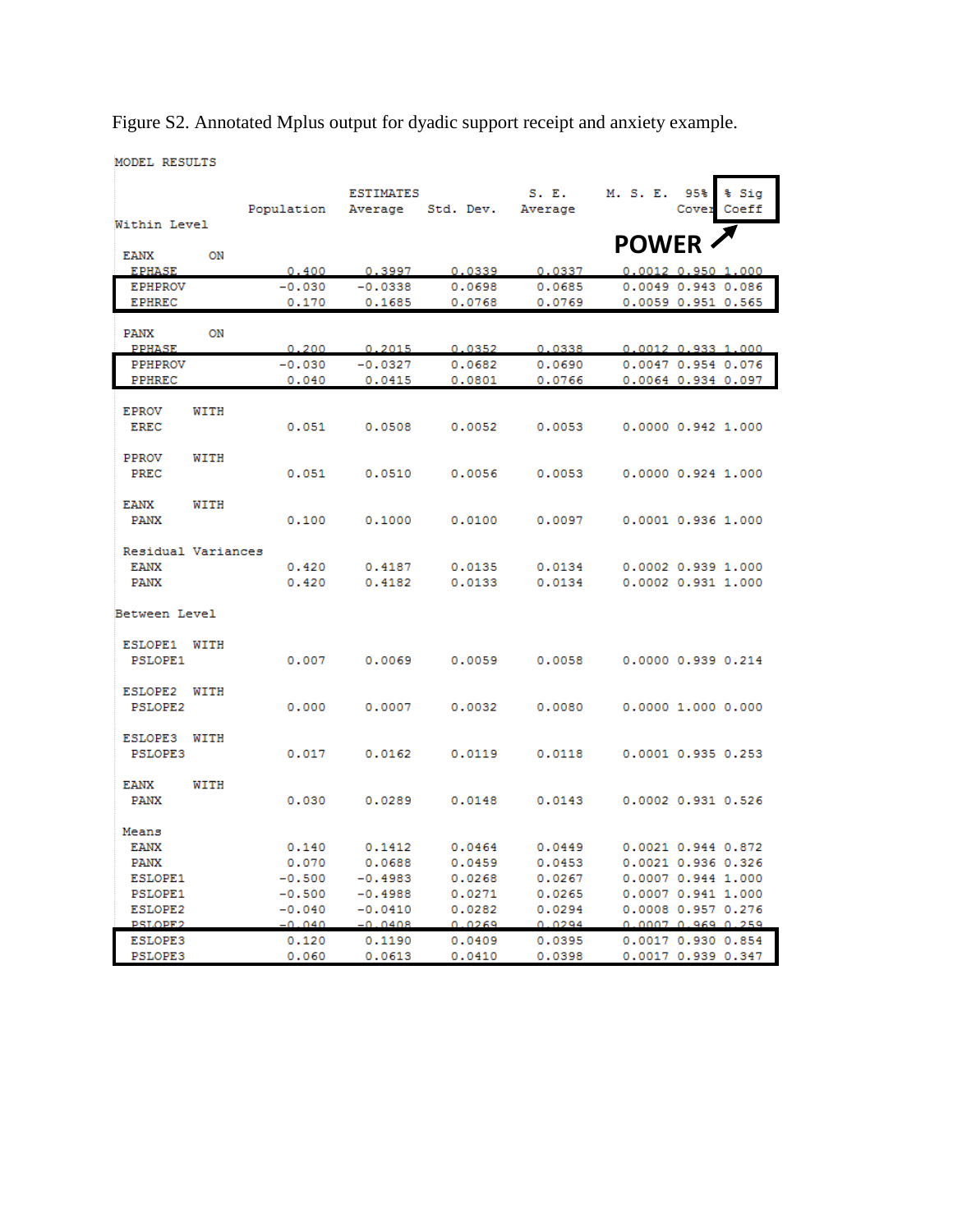Figure S3. SAS syntax for power analysis of support and anxiety example.

```
*Lane & Hennes JSPR - Example 1;
*POWER ANALYSIS FOR BOLGER ET AL. (2000);
*STATISTICAL MODEL
anx = (B0 + B0i) + (B1 + B1i) * (lanx) + (B2) * phase + (B3 + B3i) * prov) + (B4 + B4i) * rec + (B5)*prov*phase + (B6)*rec*phase + error
;
DATA EXAMPLE1;
RETAIN SUBNUM; 
RETAIN SEED 20160129; 
/*estimates for the model effects*/
RETAIN B0 .14; RETAIN B1 -.5; RETAIN B2 .4; RETAIN B3 -.04; RETAIN B4 .12; RETAIN B5 -.03; RETAIN B6 .17; 
/*estimates for the random effects*/
RETAIN VSUB_B0 .094; RETAIN VSUB_B1 .022; RETAIN VSUB_B3 .001; RETAIN VSUB_B4 .052; 
/*estimate for the error/residual variance*/
RETAIN VRESID .42; 
RETAIN SAMPLES 1000; 
DO SAMPLE=1 TO SAMPLES;
  DO SUBNUM=1 TO 68; 
    B0i=SQRT(VSUB_B0)*RANNOR(SEED); B1i=SQRT(VSUB_B1)*RANNOR(SEED);
    B3i=SQRT(VSUB_B3)*RANNOR(SEED); B4i=SQRT(VSUB_B4)*RANNOR(SEED);
      DO DAY=1 TO 32; 
             phase=SQRT(.17)*RANNOR(SEED); 
             lanx=SQRT(.5)*RANNOR(SEED);
             prov=SQRT(.24)*RANNOR(SEED);
            rec=SQRT(.25-(.21*.21))*RANNOR(SEED) + SQRT(.21)*prov; /*construct rec variable so that it is 
                                                                       correlated with prov .21*/
            anx = (B0 + B0i) + (B1 + B1i)*lanx + (B2)*phase + (B3 + B3i)*prov + (B4 + B4i)*rec + (B5)*prov*phase + (B6)*rec*phase + SQRT(VRESID)*RANNOR(SEED);
OUTPUT; 
END; END; END; 
DROP SEED b0 b1 b2 b3 b4 b5 b6 vresid vsub b0 vsub b1 vsub b3 vsub b4 samples;
RUN; 
*Check that the variances match what was intended;
PROC MEANS DATA=EXAMPLE1 mean var; var b0i b1i b3i b4i DAY lanx phase prov rec anx; run; 
*Turn off all output;
```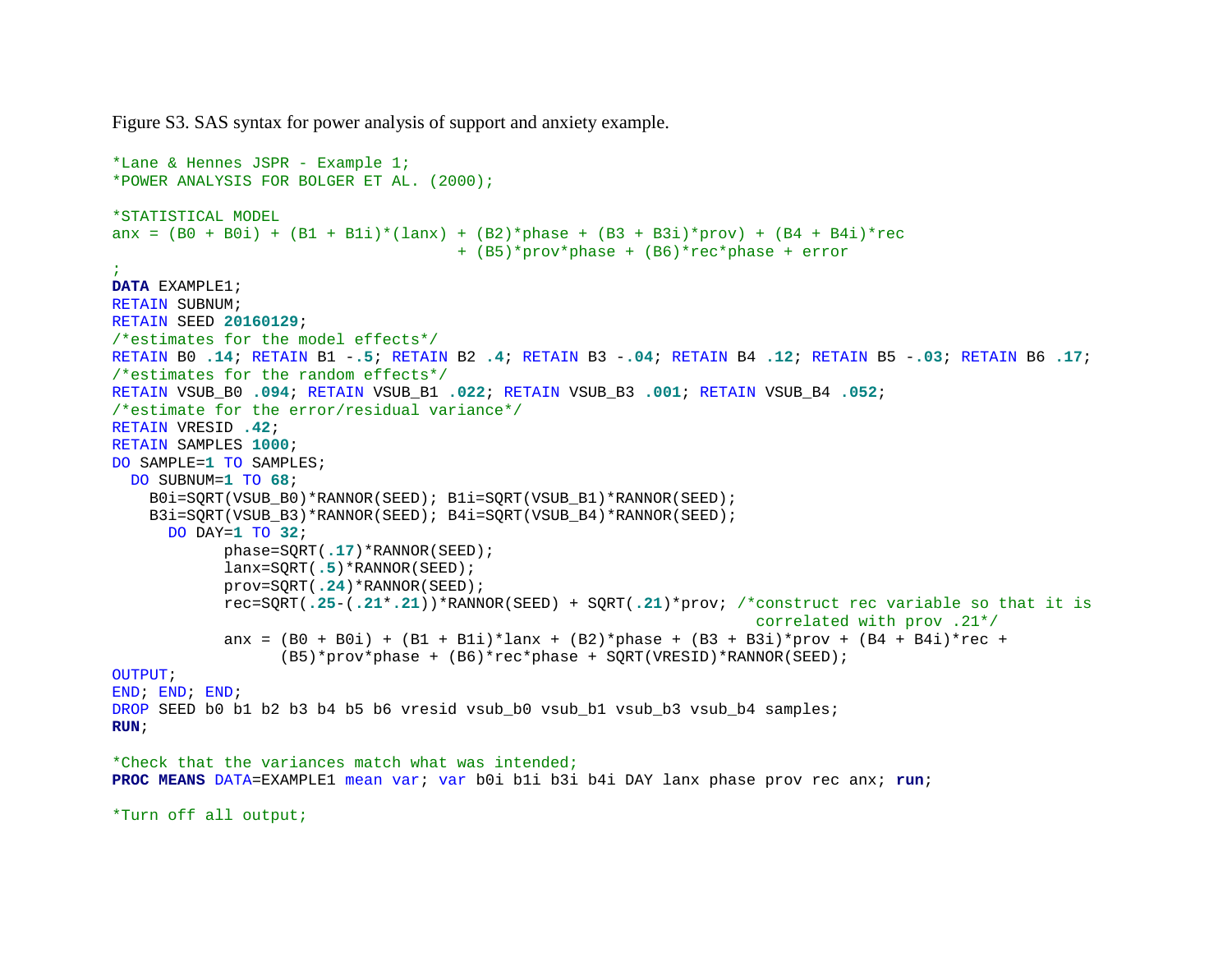ODS GRAPHICS OFF; ODS SELECT NONE;

\*Analyze the simulated data using the specified model and save the parameter estimates; **PROC MIXED** DATA=EXAMPLE1 COVTEST NOCLPRINT; BY SAMPLE; CLASS SUBNUM; MODEL anx = lanx phase prov rec prov\*phase rec\*phase / S ddf=**67**,**67**,**67**,**67**,**67**,**67**,**67**; RANDOM INTERCEPT lanx prov rec / SUBJECT=SUBNUM type=vc; ODS OUTPUT SOLUTIONF=fixedeffects covparms=randomeffects; **RUN**;

\*Turn all output back on; ODS SELECT ALL; ODS GRAPHICS ON; ODS LISTING;

\*Collect estimates for the intercept and estimate its power; **data** intercept; set fixedeffects; if effect='Intercept'; if probt le **.05** & estimate gt **0** then sig=**1**; else sig=**0**; **run**; **proc means** data=intercept; var ESTIMATE sig; **run**;

\*Collect estimates for lagged anxiety and estimate its power; **data** lanx; set fixedeffects; if effect='lanx'; if probt le **.05** & estimate lt **0** then sig=**1**; else sig=**0**; **run**; **proc means** data=lanx; var ESTIMATE sig; **run**;

\*Collect estimates for phase and estimate its power; **data** phase; set fixedeffects; if effect='phase'; if probt le **.05** & estimate gt **0** then sig=**1**; else sig=**0**; **run**; **proc means** data=phase; var ESTIMATE sig; **run**;

\*Collect estimates for support provision and estimate its power; **data** prov; set fixedeffects; if effect='prov'; if probt le **.05** & estimate lt **0** then sig=**1**; else sig=**0**; **run**; **proc means** data=prov; var ESTIMATE sig; **run**;

\*Collect estimates for support receipt and estimate its power; **data** rec; set fixedeffects; if effect='rec'; if probt le **.05** & estimate gt **0** then sig=**1**; else sig=**0**; **run**; **proc means** data=rec; var ESTIMATE sig; **run**;

\*Collect estimates for interaction between support provision and phase and estimate its power; **data** pprov; set fixedeffects; if effect='phase\*prov';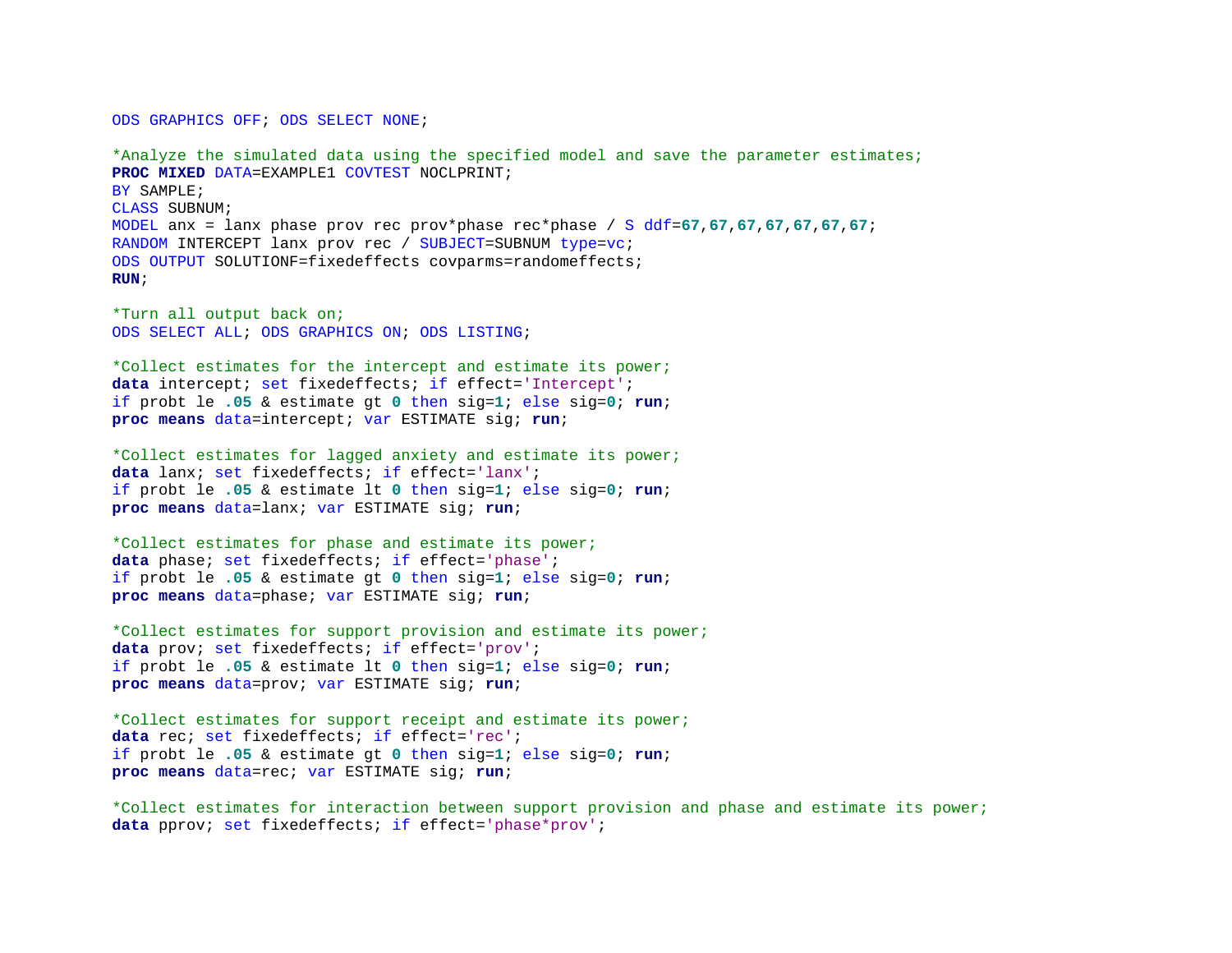if probt le **.05** & estimate lt **0** then sig=**1**; else sig=**0**; **run**; **proc means** data=pprov; var ESTIMATE sig; **run**;

\*Collect estimates for the interaction between support receipt and phase and estimate its power; data prec; set fixedeffects; if effect='phase\*rec'; if probt le **.05** & estimate gt **0** then sig=**1**; else sig=**0**; **run**; **proc means** data=prec; var ESTIMATE sig; **run**;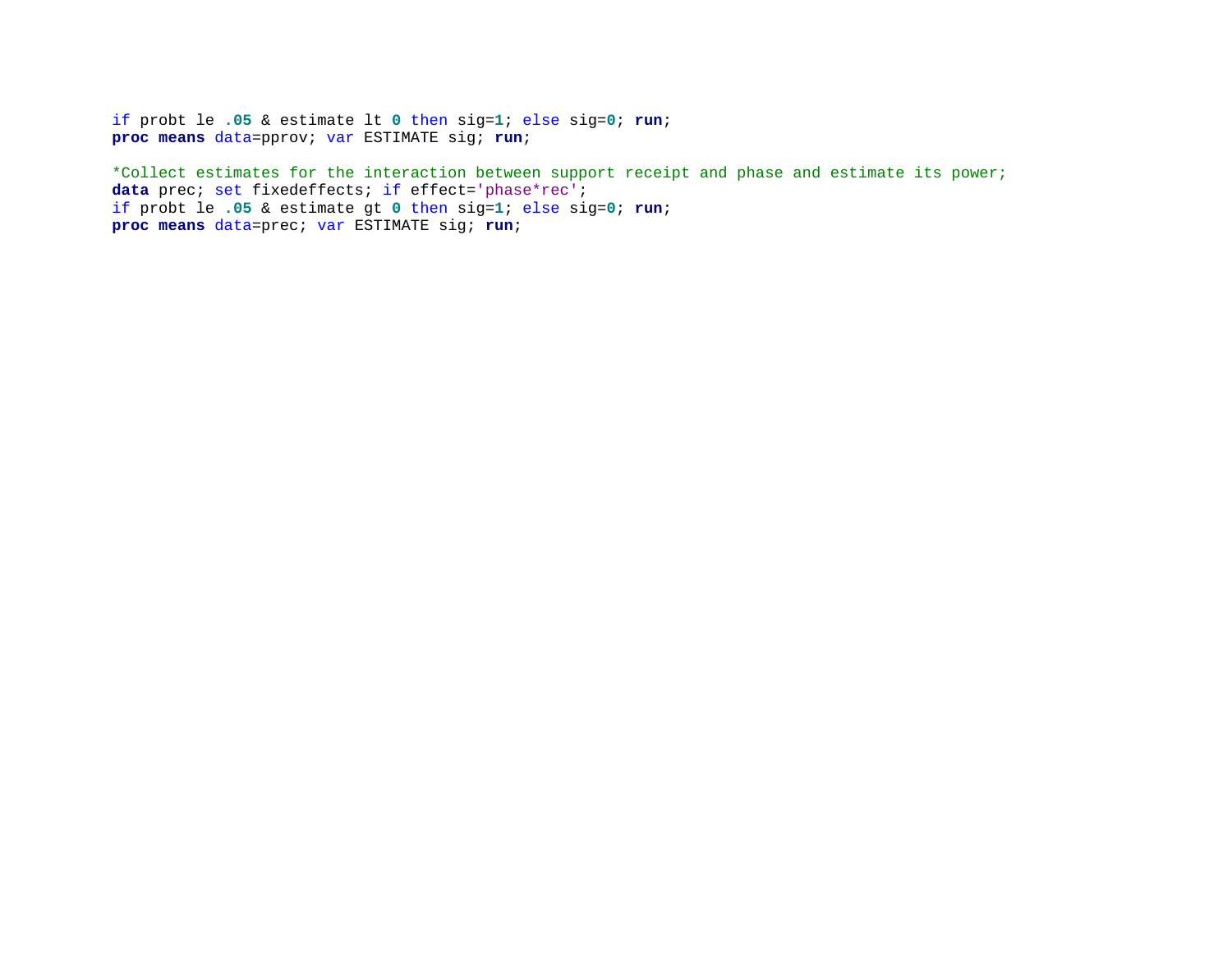Figure S4. SAS syntax for power analysis of dyadic support and anxiety example.

```
*Lane & Hennes JSPR - Example 2;
*POWER ANALYSIS FOR DYADIC VERSION OF BOLGER ET AL. (2000);
*STATISTICAL MODEL
anx = E^*[(B0e + B0ei) + (B1e + B1ei)*(elanx) + (B2e)*ephase + (B3e + B3ei)*eprov) + (B4e + B4ei)*erec
      + (B5e)*eprov*ephase + (B6e)*erec*ephase] + 
      P^*[(B0p + B0pi) + (B1p + B1pi)*(planx) + (B2p)*pphase + (B3p + B3pi)*pprov) + (B4p + B4pi)*prec
      + (B5p)*pprov*pphase + (B6p)*prec*pphase] 
      + error
;
DATA EXAMPLE2;
RETAIN SUBNUM ;
RETAIN SEED 20160129; 
/*EXAMINEE*/
/*estimates for the model effects*/
RETAIN B0e .14; RETAIN B1e -.5; RETAIN B2e .4; RETAIN B3e -.04; RETAIN B4e .12; RETAIN B5e -.03; RETAIN B6e 
.17; 
/*estimates for the random effects*/
RETAIN VSUB_B0e .094; RETAIN VSUB_B1e .022; RETAIN VSUB_B3e .001; RETAIN VSUB_B4e .052; 
/*estimate for the residual variance*/
RETAIN VRESIDe .42; 
/*PARTNER*/
/*estimates for the model effects*/
RETAIN B0p .07; RETAIN B1p -.5; RETAIN B2p .2; RETAIN B3p -.04; RETAIN B4p .06; RETAIN B5p -.03; RETAIN B6p 
.04; 
/*estimates for the random effects*/
RETAIN VSUB_B0p .094; RETAIN VSUB_B1p .022; RETAIN VSUB_B3p .001; RETAIN VSUB_B4p .052; 
/*estimate for the residual variance*/
RETAIN VRESIDp .42; 
/*EXAMINEE-PARTNER Covariances*/
RETAIN COVANX .03; 
RETAIN COVLAGANX .007; 
RETAIN COVPROV .000; 
RETAIN COVREC .017; 
RETAIN COVRESID .10;
```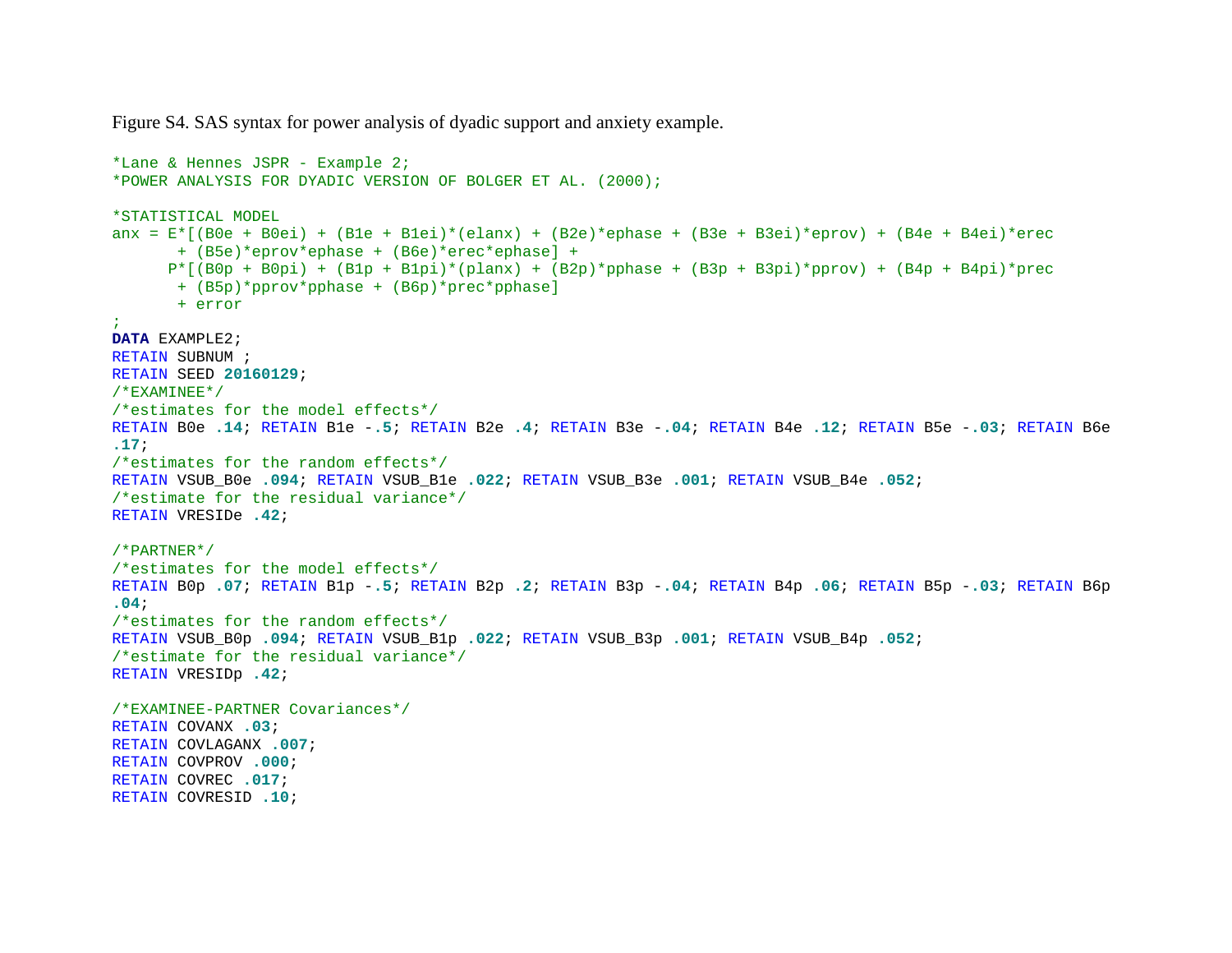```
RETAIN SAMPLES 1000; 
DO SAMPLE=1 TO SAMPLES;
  DO SUBNUM=1 TO 68; 
   ANX_DYAD=SORT(COVANX)*RANNOR(SEED);
   LAGANX_DYAD=SQRT(COVLAGANX)*RANNOR(SEED);
   PROV_DYAD=SORT(COVPROV)*RANNOR(SEED);
   REC_DYAD=SQRT(COVREC)*RANNOR(SEED);
   RESID_DYAD=SQRT(COVRESID)*RANNOR(SEED);
    DO PARTNER=0 TO 1; 
       B0Ei=SQRT(VSUB_B0E)*RANNOR(SEED); B0Pi=SQRT(VSUB_B0P)*RANNOR(SEED);
     B1Ei=SORT(VSUB_B1E)*RANNOR(SEED); B1Pi=SORT(VSUB_B1P)*RANNOR(SEED);
     B3Ei=SORT(VSUB_B3E)*RANNOR(SEED); B3Pi=SORT(VSUB_B3P)*RANNOR(SEED);
      B4Ei=SORT(VSUB_B4E)*RANNOR(SEED); B4Pi=SORT(VSUB_B4P)*RANNOR(SEED);
     DO DAY=1 TO 32; 
        phase=SQRT(.17)*RANNOR(SEED); 
        lanx=SQRT(.5)*RANNOR(SEED);
        prov=SQRT(.24)*RANNOR(SEED);
        rec=SQRT(.24)*RANNOR(SEED);
         IF PARTNER=0 THEN anx = (B0E + B0Ei + ANX_DYAD) + (B1E + B1Ei + LAGANX_DYAD)*lanx + (B2E)*phase + 
                                (B3E + B3Ei + PROV DYAD)*prov + (B4E + B4Ei + REC DYAD)*rec +(B5E)*prov*phase + (B6E)*rec*phase + 
                                SQRT(VRESIDe)*RANNOR(SEED) + RESID_DYAD;
         IF PARTNER=1 THEN anx = (B0P + B0Pi + ANX_DYAD) + (B1P + B1Pi + LAGANX_DYAD)*lanx + (B2P)*phase + 
                                (B3P + B3Pi + PROV DYAD)*prov + (B4P + B4Pi + REC DYAD)*rec + (B5P)*prov*phase + (B6P)*rec*phase + 
                                 SQRT(VRESIDp)*RANNOR(SEED) + RESID_DYAD;
OUTPUT; 
END; END; END; END; 
DROP SEED samples 
covanx covlaganx covprov covrec covresid anx_dyad laganx_dyad prov_dyad rec_dyad resid_dyad
b0e b1e b2e b3e b4e b5e b6e vreside vsub_b0e vsub_b1e vsub_b3e vsub_b4e
b0p b1p b2p b3p b4p b5p b6p vresidp vsub_b0p vsub_b1p vsub_b3p vsub_b4p;
RUN; 
*Check that the variances match what was intended;
PROC MEANS DATA=EXAMPLE2 mean var; 
var b0ei b1ei b3ei b4ei b0pi b1pi b3pi b4pi DAY lanx phase prov rec anx ; run; 
*Create partner dummy variables for analysis;
DATA EXAMPLE2; SET EXAMPLE2;
IF PARTNER=0 THEN E=1; ELSE E=0;
```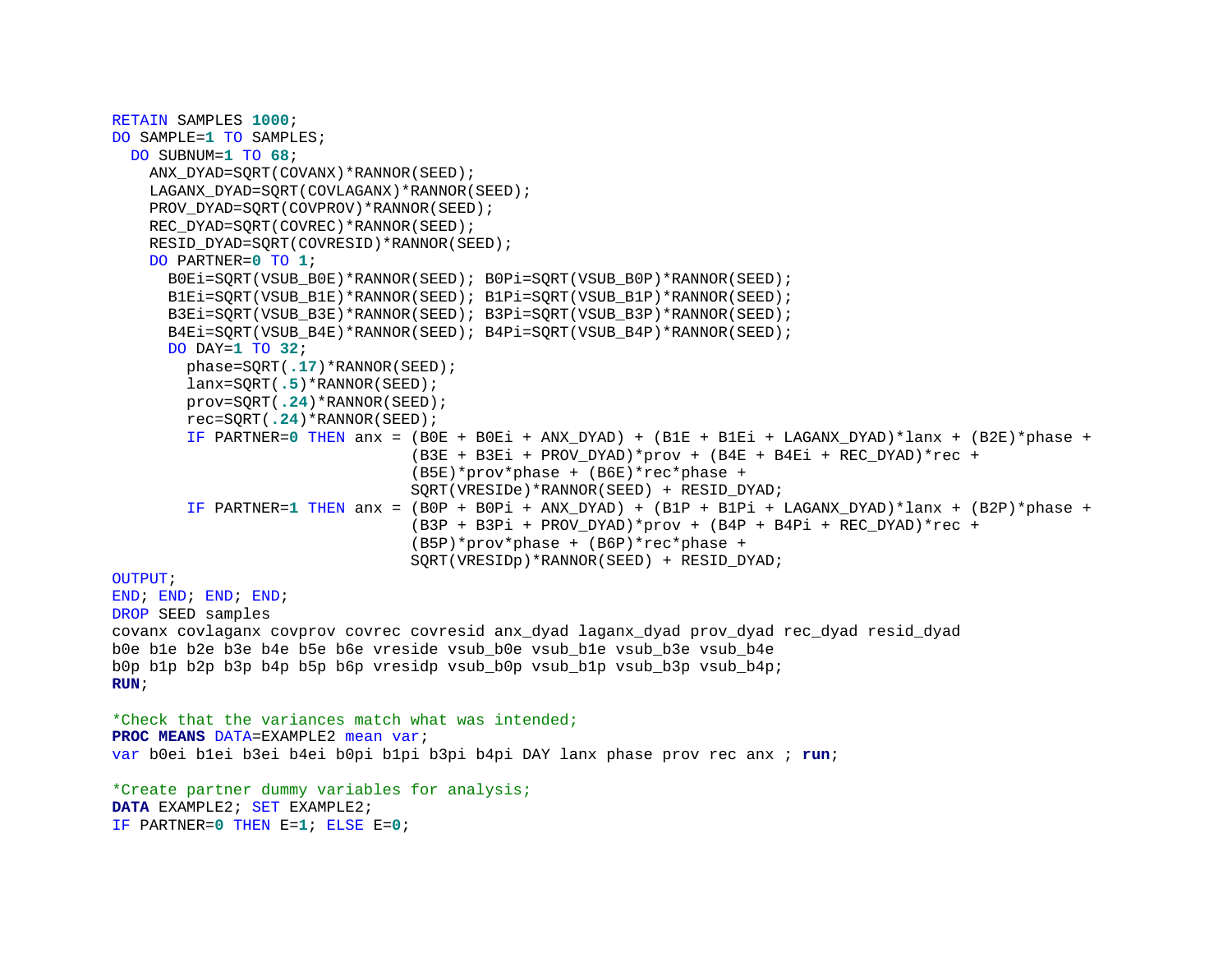IF PARTNER=**1** THEN P=**1**; ELSE P=**0**; **RUN**;

\*Create covariance matrix to specify which random effects to estimate and constrain to be equal; **data** covmatrix; input parm row col value; datalines; 1 1 1 1 1 5 5 1 2 2 2 1 2 6 6 1 3 3 3 1 3 7 7 1 4 4 4 1 4 8 8 1 5 1 5 1 6 2 6 1 7 3 7 1 8 4 8 1 9 1 2 0 9 1 3 0 9 1 4 0 9 1 6 0 9 1 7 0 9 1 8 0 9 2 3 0 9 2 4 0 9 2 5 0 9 2 7 0 9 2 8 0 9 3 4 0 9 3 5 0 9 3 6 0 9 3 8 0 9 4 5 0 9 4 6 0 9 4 7 0 9 5 6 0 9 5 7 0 9 5 8 0 9 6 7 0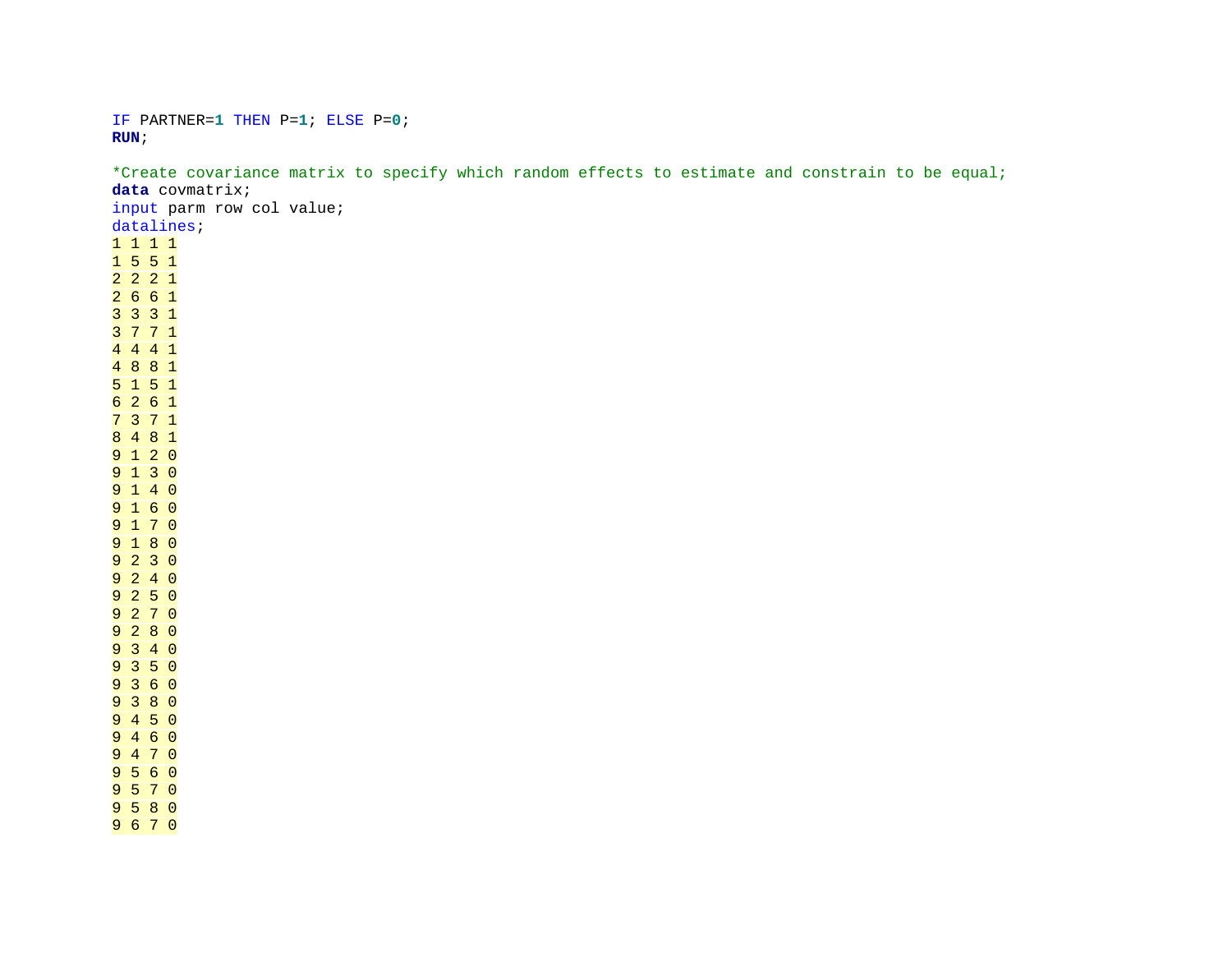```
9 6 8 0
9 7 8 0
; 
run; 
data covmatrix; set covmatrix; retain line 0; line=line+1; run; 
*replicate the matric for application to each of the samples;
data covmatrix2;
do sample=1 to 1000; 
do line=1 to 36; 
output; 
end; end;
run; 
proc sort data=covmatrix2; by line sample; run; 
data covmatrix2; merge covmatrix2 covmatrix; by line; run; 
proc sort data=covmatrix2; by sample line; run; 
data covmatrix2; set covmatrix2; drop line; run; 
*Turn off all output;
ODS GRAPHICS OFF; ODS SELECT NONE; 
*Analyze the simulate data using the specified model and save the parameter estimates;
PROC MIXED DATA=EXAMPLE2 COVTEST NOCLPRINT;
BY SAMPLE;
CLASS SUBNUM DAY PARTNER;
MODEL anx = E E*lanx E*phase E*prov E*rec E*Prov*phase E*rec*phase
                    P P*lanx P*phase P*prov P*rec P*Prov*phase P*rec*phase 
/ S ddf=67,67,67,67,67,67,67 NOINT; 
RANDOM E E*lanx E*prov E*rec<br>P P*lanx P*prov P*rec
                                     P P*lanx P*prov P*rec / SUBJECT=SUBNUM type=lin(9) ldata=covmatrix2;
*REPEATED PARTNER / SUBJECT=SUBNUM*DAY type=cs;
ODS OUTPUT SOLUTIONF=fixedeffects covparms=randomeffects;
RUN; 
*Turn all output back on;
ODS SELECT ALL; ODS GRAPHICS ON; ODS LISTING; 
*Collect estimates for the interaction between support receipt and phase and estimate its power;
data prec; set fixedeffects; if effect='E*phase*rec' | effect='phase*rec*P'; if probt le .05 & estimate gt
```

```
0 then sig=1; else sig=0; run;
```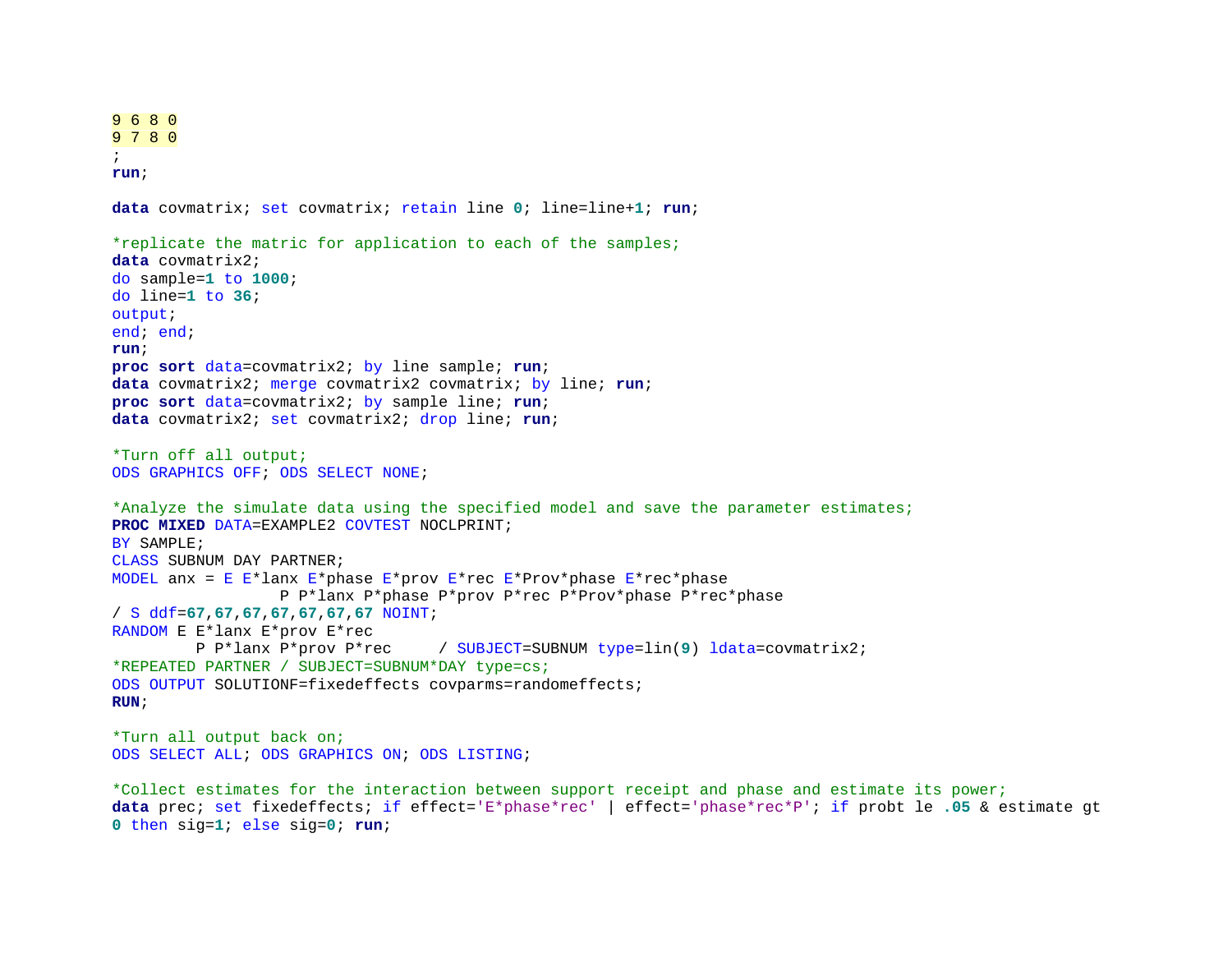**proc sort** data=prec; by effect; **run**; **proc means** data=prec; by effect; var ESTIMATE sig; **run**;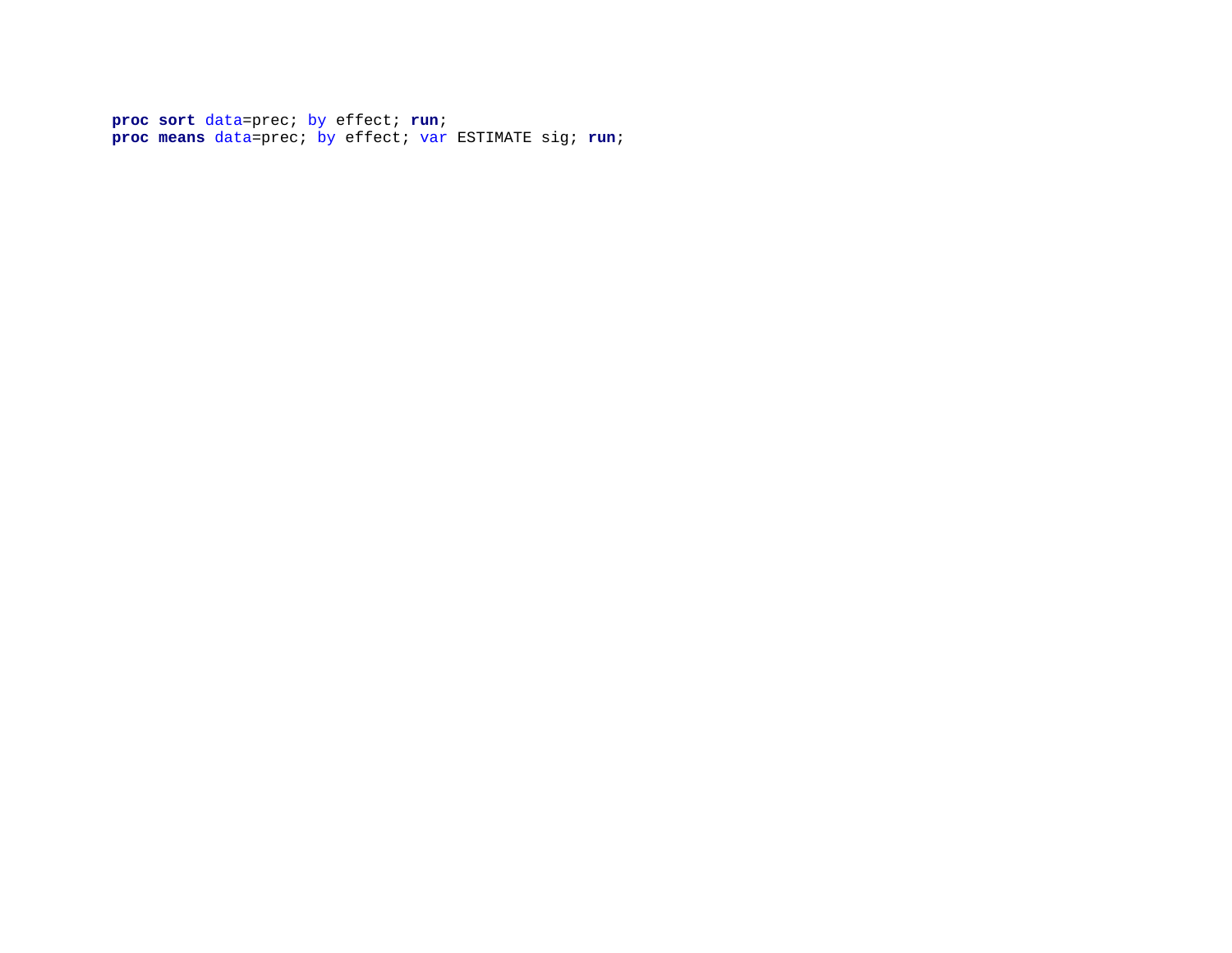Figure S5. SAS syntax for sensitivity analysis example.

```
*Lane & Hennes JSPR - Sensitivity Analyses for Example 1;
*POWER ANALYSIS FOR BOLGER ET AL. (2000);
*STATISTICAL MODEL
anx = (B0 + B0i) + (B1 + B1i) * (lanx) + (B2) * phase + (B3 + B3i) * prov) + (B4 + B4i) * rec + (B5)*prov*phase + (B6)*rec*phase + error
;
*Change # of Participants;
DATA EXAMPLE1;
RETAIN SUBNUM; 
RETAIN SEED 20160129; 
/*estimates for the model effects*/
RETAIN B0 .14; RETAIN B1 -.5; RETAIN B2 .4; RETAIN B3 -.04; RETAIN B4 .12; RETAIN B5 -.03; RETAIN B6 .17; 
/*estimates for the random effects*/
RETAIN VSUB_B0 .094; RETAIN VSUB_B1 .022; RETAIN VSUB_B3 .001; RETAIN VSUB_B4 .052; 
/*estimate for the error/residual variance*/
RETAIN VRESID .42; 
RETAIN SAMPLES 1000; 
ARRAY SIZE[5] (68 102 136 170 204);
DO SSIZE=1 TO 5; 
DO SAMPLE=1 TO SAMPLES;
  DO SUBNUM=1 TO SIZE[SSIZE];
  B0i=SORT(VSUB B0)*RANNOR(SEED); B1i=SORT(VSUB B1)*RANNOR(SEED);
    B3i=SQRT(VSUB_B3)*RANNOR(SEED); B4i=SQRT(VSUB_B4)*RANNOR(SEED);
      DO DAY=1 TO 32; 
             phase=SQRT(.17)*RANNOR(SEED);
             lanx=SQRT(.5)*RANNOR(SEED);
             prov=SQRT(.24)*RANNOR(SEED);
            rec=SQRT(.25-(.21*.21))*RANNOR(SEED) + SQRT(.21)*prov; /*construct rec variable so that it is 
                                                                       correlated with prov .21*/
            anx = (B0 + B0i) + (B1 + B1i)*lanx + (B2)*phase + (B3 + B3i)*prov + (B4 + B4i)*rec +
                   (B5)*prov*phase + (B6)*rec*phase + SQRT(VRESID)*RANNOR(SEED);
OUTPUT; 
END; END; END; END; 
DROP SEED b0 b1 b2 b3 b4 b5 b6 vresid vsub b0 vsub b1 vsub b3 vsub b4 samples;
RUN;
```
**DATA** EXAMPLE1; SET EXAMPLE1;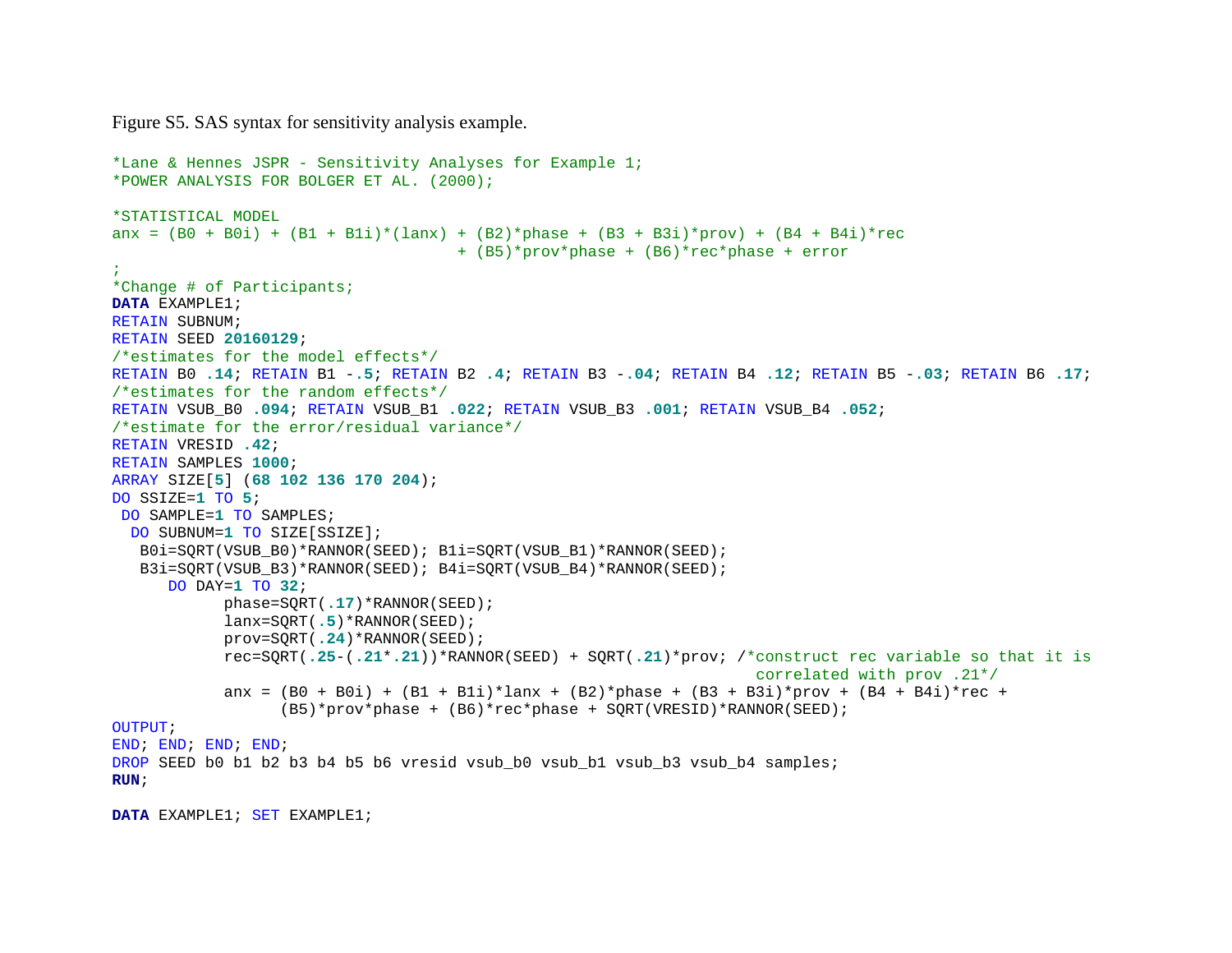```
if ssize=1 then ssize=size1; else if ssize=2 then ssize=size2; else if ssize=3 then ssize=size3;
else if ssize=4 then ssize=size4; else ssize=size5;
DROP size1 size2 size3 size4 size5;
run; 
*Check that the variances match what was intended;
PROC MEANS DATA=EXAMPLE1 mean var; var b0i b1i b3i b4i DAY lanx phase prov rec anx ; run; 
*Turn off all output;
ODS GRAPHICS OFF; ODS SELECT NONE; 
*Analyze the simulated data using the specified model and save the parameter estimates;
PROC MIXED DATA=EXAMPLE1 COVTEST NOCLPRINT;
BY SSIZE SAMPLE;
CLASS SUBNUM ;
MODEL anx = lanx phase prov rec prov*phase rec*phase / S ddf=67,67,67,67,67,67,67; 
RANDOM INTERCEPT lanx prov rec / SUBJECT=SUBNUM type=vc; 
ODS OUTPUT SOLUTIONF=fixedeffects covparms=randomeffects;
RUN; 
*Turn all output back on;
ODS SELECT ALL; ODS GRAPHICS ON; ODS LISTING; 
*Collect estimates for the interaction between support receipt and phase and estimate its power;
data prec; set fixedeffects; if effect='phase*rec'; 
if probt le .05 & estimate gt 0 then sig=1; else sig=0; run; 
proc means data=prec; by ssize; var ESTIMATE sig; run; 
******************************************************************************************************;
*Change # of Time Points;
DATA EXAMPLE1;
RETAIN SUBNUM; 
RETAIN SEED 20160129; 
/*estimates for the model effects*/
RETAIN B0 .14; RETAIN B1 -.5; RETAIN B2 .4; RETAIN B3 -.04; RETAIN B4 .12; RETAIN B5 -.03; RETAIN B6 .17; 
/*estimates for the random effects*/
RETAIN VSUB_B0 .094; RETAIN VSUB_B1 .022; RETAIN VSUB_B3 .001; RETAIN VSUB_B4 .052; 
/*estimate for the error/residual variance*/
RETAIN VRESID .42; 
RETAIN SAMPLES 1000; 
ARRAY SIZE[5] (32 48 64 80 96);
```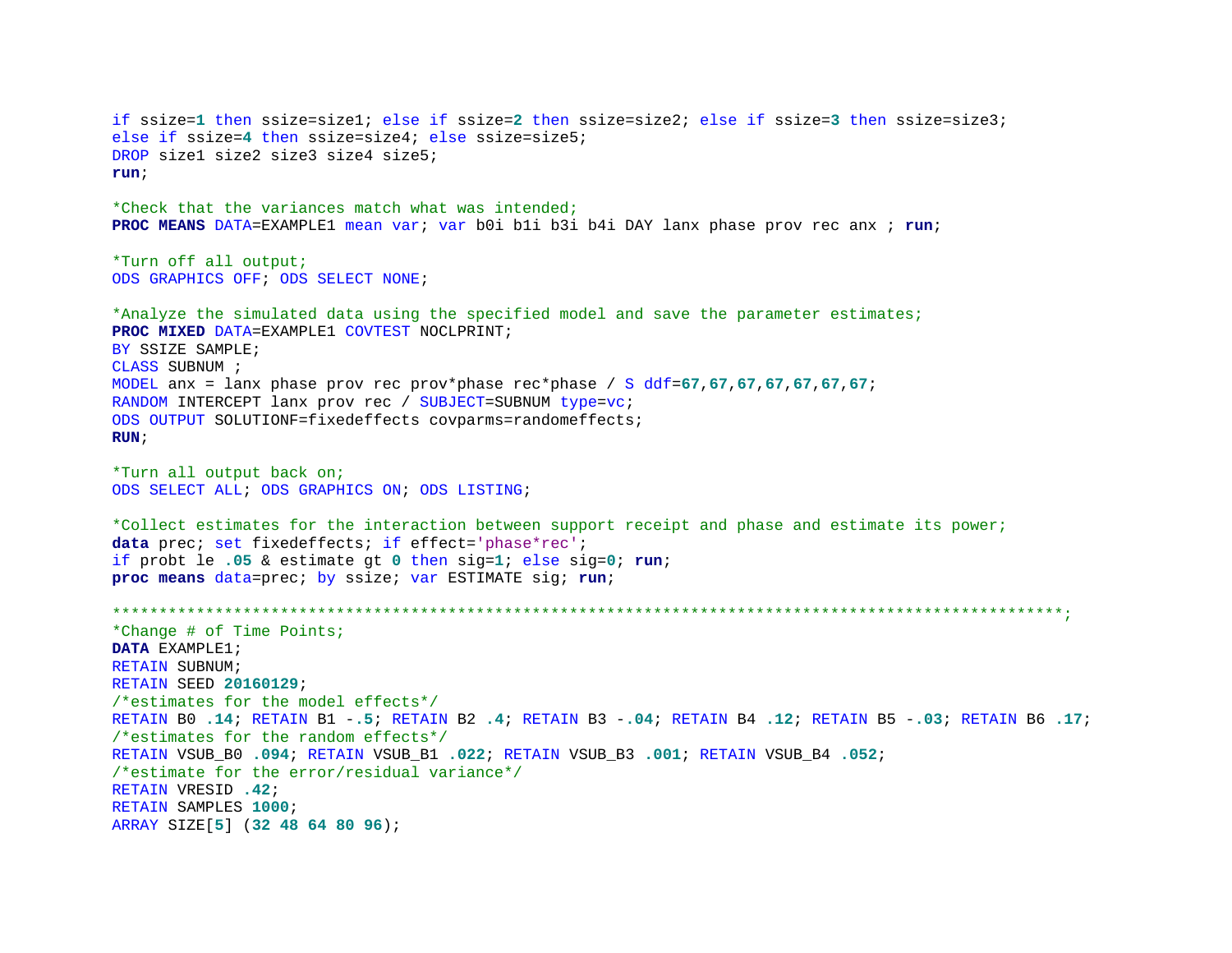```
DO SSIZE=1 TO 5; 
DO SAMPLE=1 TO SAMPLES;
  DO SUBNUM=1 TO 68; 
   B0i=SQRT(VSUB_B0)*RANNOR(SEED); B1i=SQRT(VSUB_B1)*RANNOR(SEED);
  B3i=SQRT(VSUB_B3)*RANNOR(SEED); B4i=SQRT(VSUB_B4)*RANNOR(SEED);
     DO DAY=1 TO SIZE[SSIZE];
             phase=SQRT((7/SIZE[SSIZE])*(1-(7/SIZE[SSIZE])))*RANNOR(SEED);
             lanx=SQRT(.5)*RANNOR(SEED);
             prov=SQRT(.24)*RANNOR(SEED);
            rec=SQRT(.25-(.21*.21))*RANNOR(SEED) + SQRT(.21)*prov; /*construct rec variable so that it is 
                                                                      correlated with prov .21*/
            anx = (B0 + B0i) + (B1 + B1i)*lanx + (B2)*phase + (B3 + B3i)*prov + (B4 + B4i)*rec + (B5)*prov*phase + (B6)*rec*phase + SQRT(VRESID)*RANNOR(SEED);
OUTPUT; 
END; END; END; END; 
DROP SEED b0 b1 b2 b3 b4 b5 b6 vresid vsub b0 vsub b1 vsub b3 vsub b4 samples ;
RUN; 
DATA EXAMPLE1; SET EXAMPLE1; 
if ssize=1 then ssize=size1; else if ssize=2 then ssize=size2; else if ssize=3 then ssize=size3;
else if ssize=4 then ssize=size4; else ssize=size5;
DROP size1 size2 size3 size4 size5;
run; 
*Check that the variances match what was intended;
PROC MEANS DATA=EXAMPLE1 mean var; var b0i b1i b3i b4i DAY lanx phase prov rec anx ; run; 
*Turn off all output;
ODS GRAPHICS OFF; ODS SELECT NONE; 
*Analyze the simulated data using the specified model and save the parameter estimates;
PROC MIXED DATA=EXAMPLE1 COVTEST NOCLPRINT;
BY SSIZE SAMPLE;
CLASS SUBNUM ;
MODEL anx = lanx phase prov rec prov*phase rec*phase / S ddf=67,67,67,67,67,67,67; 
RANDOM INTERCEPT lanx prov rec / SUBJECT=SUBNUM type=vc; 
ODS OUTPUT SOLUTIONF=fixedeffects covparms=randomeffects;
RUN; 
*Turn all output back on;
```
ODS SELECT ALL; ODS GRAPHICS ON; ODS LISTING;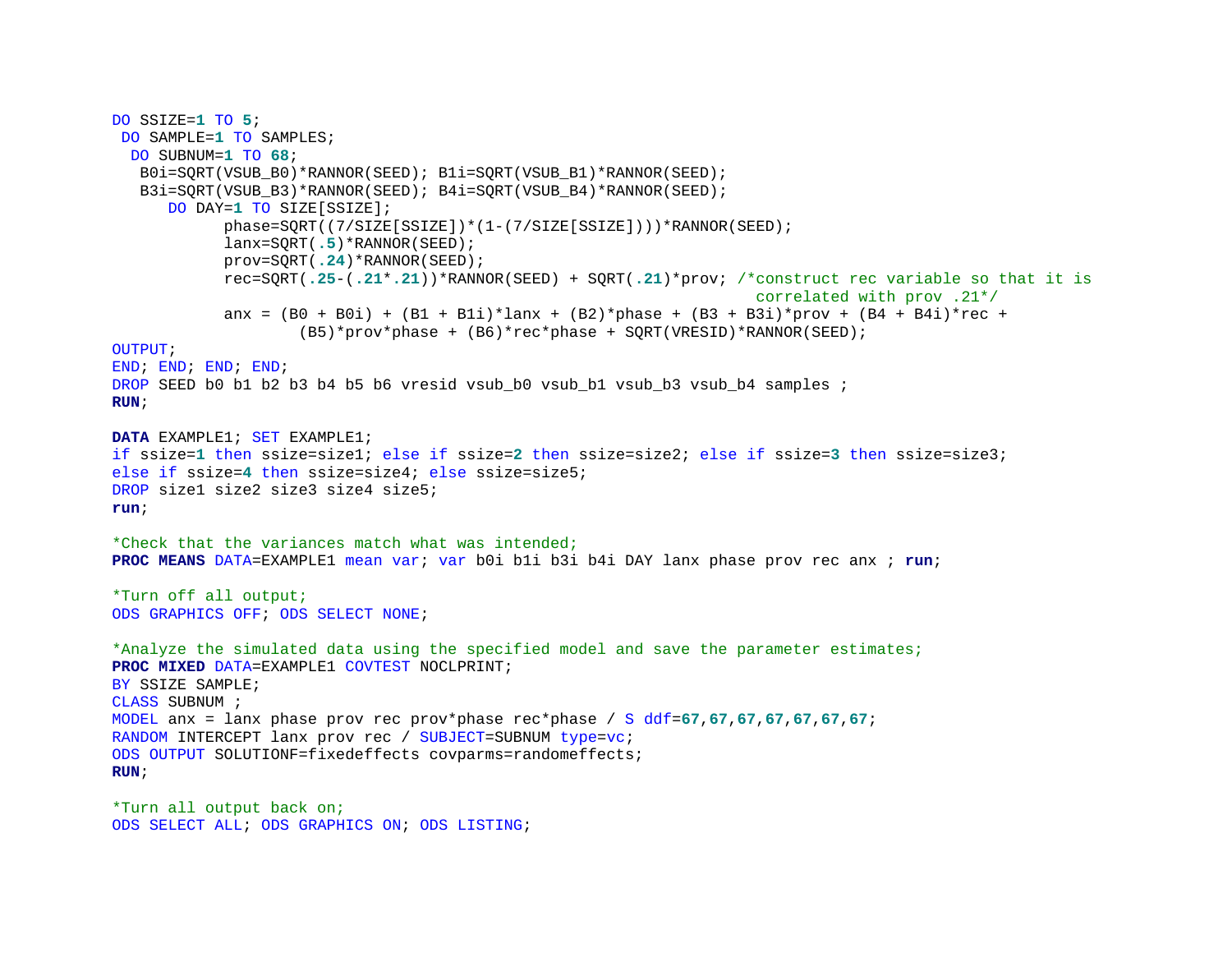\*Collect estimates for the interaction between support receipt and phase and estimate its power; data prec; set fixedeffects; if effect='phase\*rec'; if probt le **.05** & estimate gt **0** then sig=**1**; else sig=**0**; **run**; **proc means** data=prec; by ssize; var ESTIMATE sig; **run**;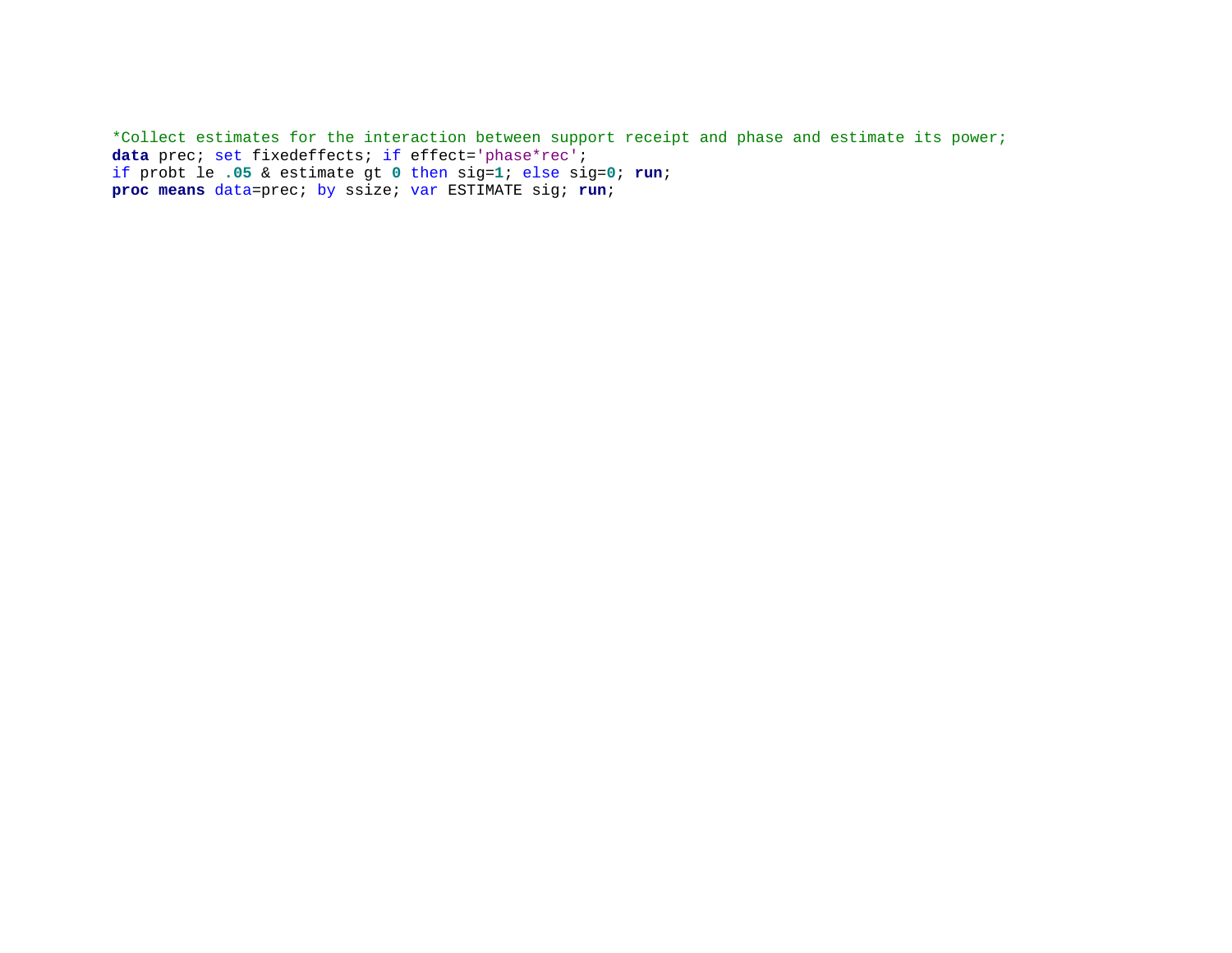Figure S6. SPSS syntax for power analysis of support and anxiety example.

\*Lane & Hennes JSPR – Example 1. \*POWER ANALYSIS FOR BOLGER ET AL. (2000).

 $SET$  SEED = 20160129.

\*Generate person-level individual differences – Level-2. INPUT PROGRAM. LOOP  $#s=1$  to 100. LOOP  $\#i=1$  to 68. COMPUTE sample=#s. COMPUTE id=#i. COMPUTE sub\_b0=sqrt(.094)\*RV.NORMAL(0,1). COMPUTE sub\_b1=sqrt(.022)\*RV.NORMAL(0,1). COMPUTE sub\_b3=sqrt(.001)\*RV.NORMAL(0,1). COMPUTE sub\_b4=sqrt(.052)\*RV.NORMAL(0,1). END CASE. END LOOP. END LOOP. END FILE. END INPUT PROGRAM. EXECUTE.

DATASET NAME level2.

\*Generate time-level responses – Level-1. INPUT PROGRAM. LOOP  $#s=1$  to 100. LOOP  $\#i=1$  to 68. LOOP  $#t=1$  to 32. COMPUTE sample=#s. COMPUTE id=#i.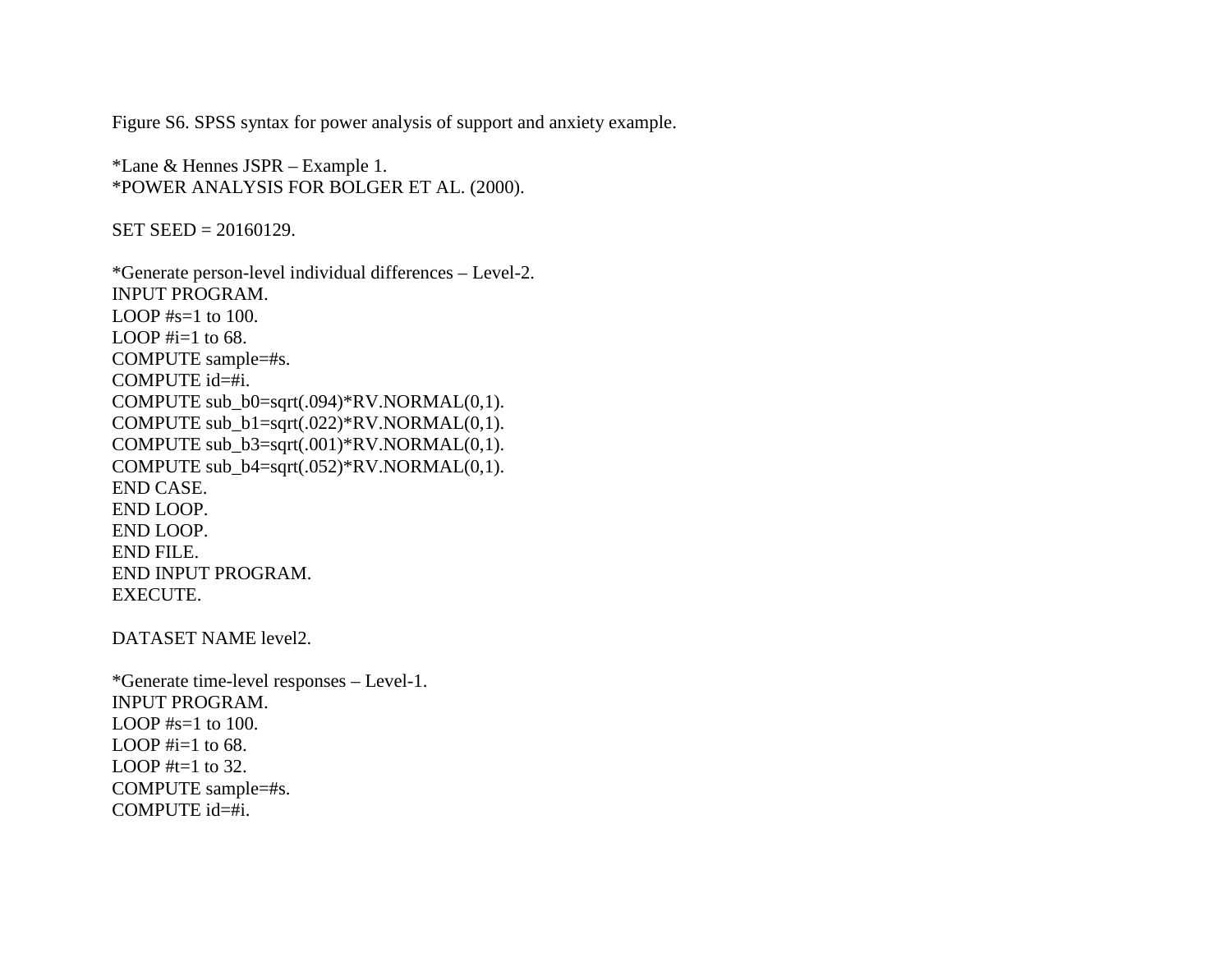COMPUTE time=#t. COMPUTE phase=sqrt(.17)\*RV.NORMAL(0,1). COMPUTE lanx=sqrt(.5)\*RV.NORMAL(0,1). COMPUTE prov=sqrt(.24)\*RV.NORMAL(0,1). COMPUTE  $rec = sqrt(.25-(.21*.21))*RV.NORMAL(0,1)+sqrt(.21)*prox.$ END CASE. END LOOP. END LOOP. END LOOP. END FILE. END INPUT PROGRAM. EXECUTE.

DATASET NAME level1.

\*merge the two files. DATASET ACTIVATE level1. MATCH FILES /FILE=\* /TABLE='level2' /BY sample id. EXECUTE.

\*calcualte the dependent variable. COMPUTE  $anx=(.14+sub_bb0)+(-.5+sub_bb1)*lanx+(.4)*phase+(-.04+sub_bb3)*prov+(.12+sub_bb4)*rec$  $+(-.03)$ \*prov\*phase+ $(.17)$ \*rec\*phase+sqrt $(.42)$ \*RV.NORMAL $(0,1)$ . EXECUTE.

\*Split the generated data by sample to be analyzed separately. SPLIT FILE SEPARATE BY sample.

\*NOTE: CANNOT EASILY SAVE THE PARAMETER ESTIMATES FROM MIXED MODELS IN SPSS. MIXED anx WITH phase lanx prov rec /FIXED=phase lanx prov rec phase\*prov phase\*rec | SSTYPE(3)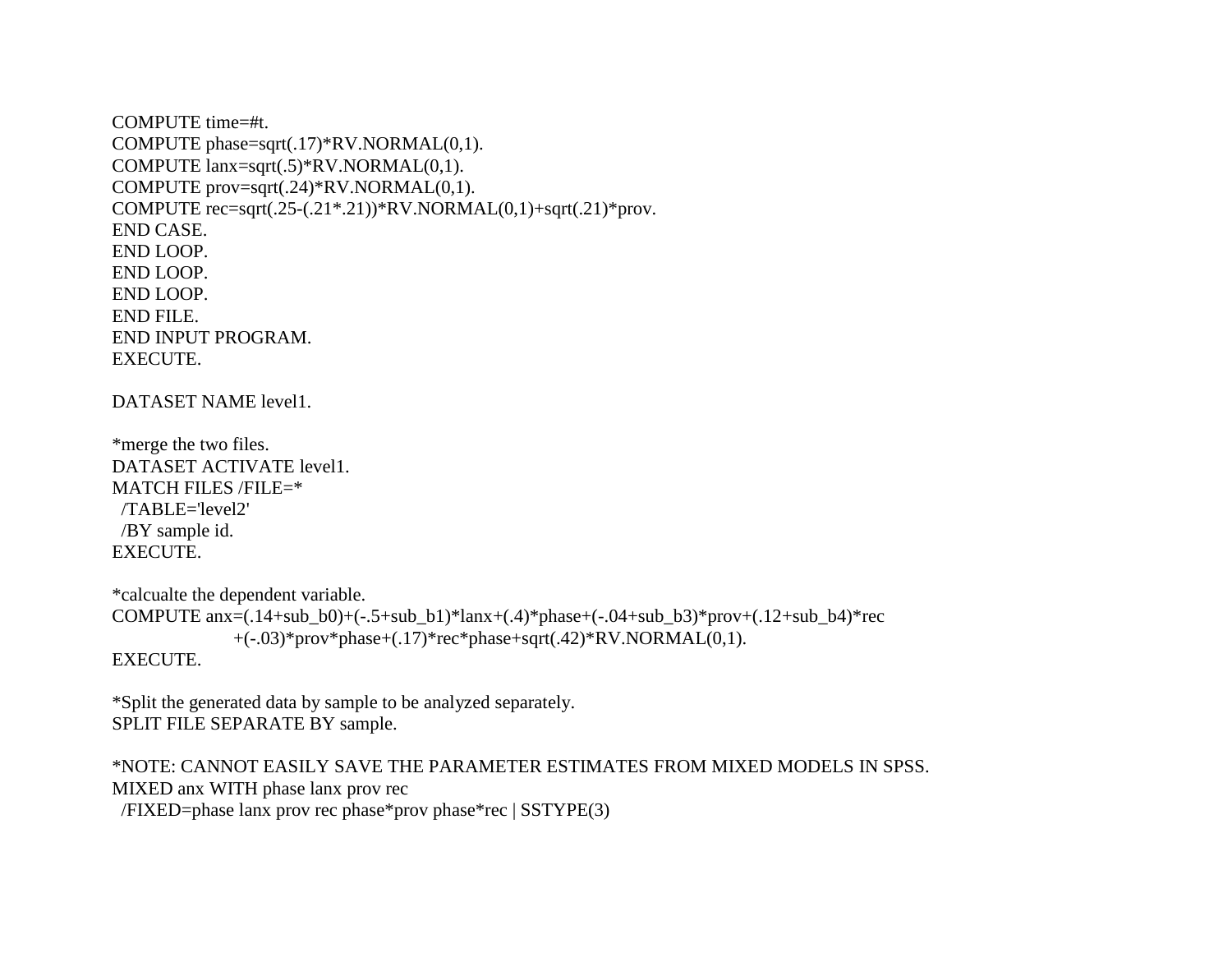/METHOD=REML /PRINT=SOLUTION TESTCOV /RANDOM=INTERCEPT lanx prov rec | SUBJECT(id) COVTYPE(VC).

# \*ALTERNATIVE: GEE LETS US SAVE THE ESTIMATES - NOTE HOWEVER, THAT THE GEE MODEL IS AN APPROXIMATION TO THE EXPLICIT MIXED MODEL AND DOES NOT ESTIMATE, AND THUS CANNOT SAVE THE RANDOM EFFECTS.

\*Specify a dataset to save the model estimates. DATASET DECLARE estimates.

\*Run the analyses.

GENLIN anx WITH phase lanx prov rec

/MODEL phase lanx prov rec phase\*prov phase\*rec INTERCEPT=YES

DISTRIBUTION=NORMAL LINK=IDENTITY

 /CRITERIA SCALE=MLE PCONVERGE=1E-006(ABSOLUTE) SINGULAR=1E-012 ANALYSISTYPE=3(WALD)  $CII$  EVEL=95

LIKELIHOOD=FULL

 /REPEATED SUBJECT=id WITHINSUBJECT=time SORT=YES CORRTYPE=EXCHANGEABLE ADJUSTCORR=YES COVB=ROBUST

MAXITERATIONS=100 PCONVERGE=1e-006(ABSOLUTE) UPDATECORR=1

/MISSING CLASSMISSING=EXCLUDE

/PRINT CPS DESCRIPTIVES MODELINFO FIT SUMMARY SOLUTION

/OUTFILE COVB=estimates.

\*Select the necessary parameters for estimating power. DATASET ACTIVATE estimates. FILTER OFF. USE ALL. SELECT IF (ROWTYPE\_="EST" | ROWTYPE\_="SIG"). EXECUTE.

SORT CASES BY sample ROWTYPE\_.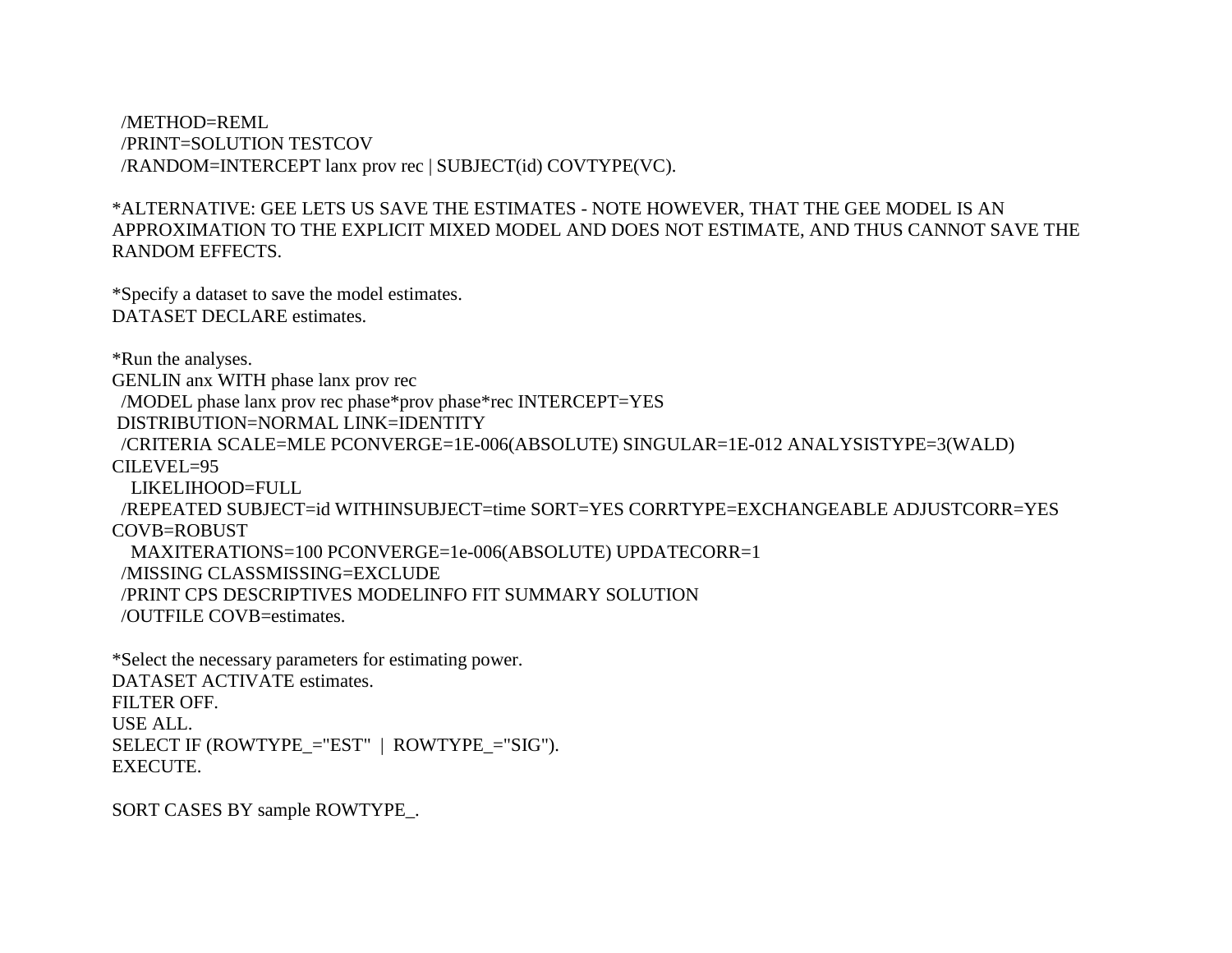CASESTOVARS /ID=sample /INDEX=ROWTYPE\_ /GROUPBY=VARIABLE.

\*Calculate binary significance for individual samples. COMPUTE b0\_SIG=0. COMPUTE b1\_SIG=0. COMPUTE b2\_SIG=0. COMPUTE b3\_SIG=0. COMPUTE b4\_SIG=0. COMPUTE b5\_SIG=0. COMPUTE b6\_SIG=0.

IF P1.EST>0 & P1.SIG<=.05 b0\_SIG=1. IF P2.EST<0 & P2.SIG<=.05 b1\_SIG=1. IF P3.EST>0 & P3.SIG<=.05 b2\_SIG=1. IF P4.EST<0 & P4.SIG<=.05 b3\_SIG=1. IF P5.EST>0 & P5.SIG<=.05 b4\_SIG=1. IF P6.EST<0 & P6.SIG $\leq$ =.05 b5 SIG=1. IF P7.EST>0 & P7.SIG<=.05 b6\_SIG=1. EXECUTE.

\*Estimate power – here just the support receipt by phase interaction. DESCRIPTIVES VARIABLES= P7.EST b6\_SIG /STATISTICS=MEAN STDDEV MIN MAX.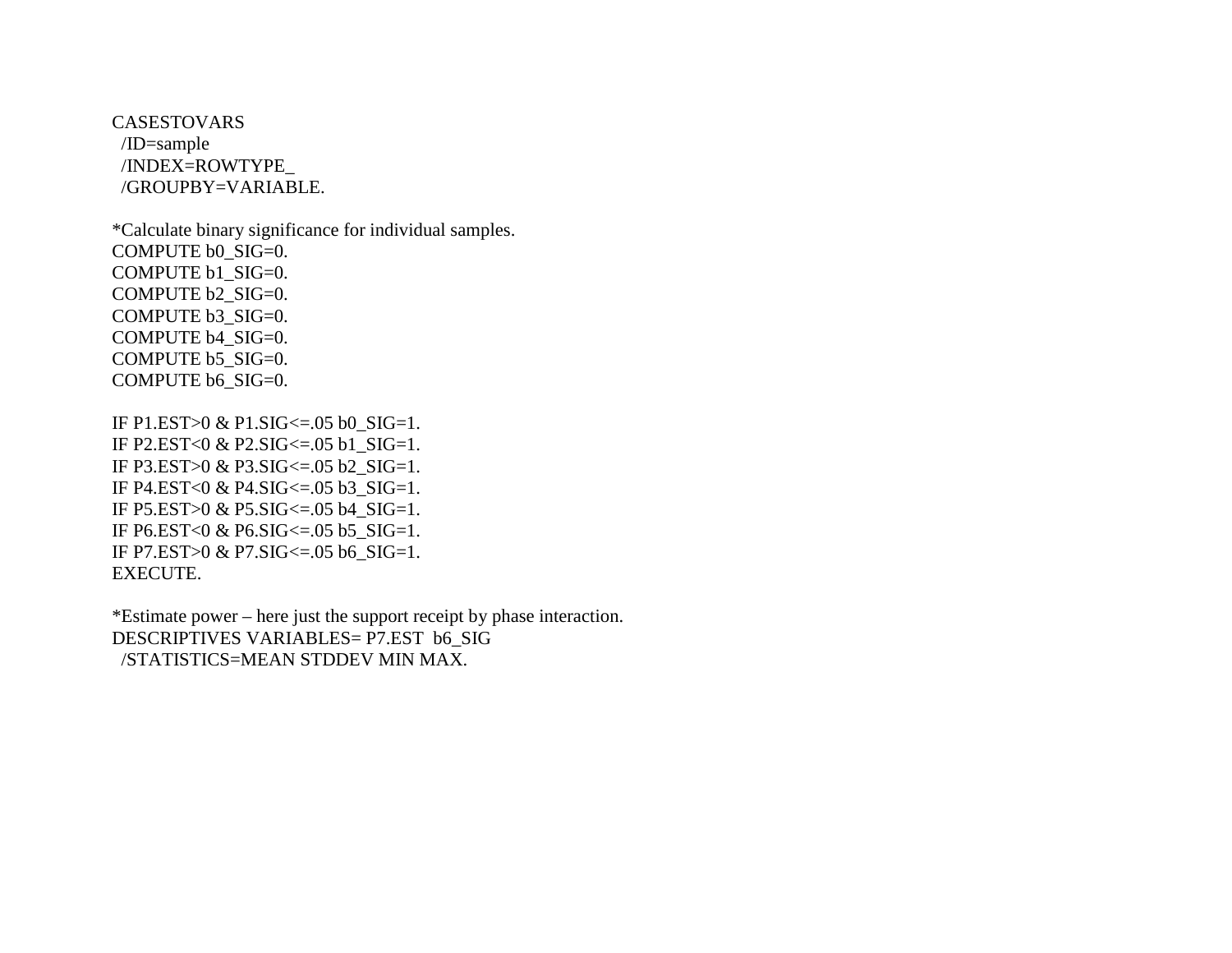Figure S7. R syntax for power analysis of support and anxiety example.

## ###########################################################################

#packages needed install.packages("arm") library(arm) install.packages("lme4") library(lme4) install.packages("lmerTest") library(lmerTest)

################################################################################################### # power analysis

#generate data Ex1.fake  $\le$ - function  $(J,K)$ time  $\langle$ - rep(seq(1,K,length=K),J) # K measurements per person person  $\leq$ - rep(1:J, each=K) # J person IDs phase  $\le$ - rnorm(J\*K,0,.17) # time level phase  $l$ anx <- rnorm(J\*K,0,.5) # time level lag anxiety prov  $\langle$  - rnorm(J\*K,0,.24) # time level provision rec <- sqrt(.25)\*((1-(.21\*.21))\*rnorm(J\*K,0,1)+sqrt(.21)\*prov) # time level receipt #fixed effects  $b0 < -0.14$  # true intercept value  $b1 < -0.50$  # true lag anxiety estimate  $b2 < -0.40$  # true phase estimate  $b3 < -0.04$  # true provision estimate  $b4 < -0.12$  # true receipt estimate  $b5 < -0.03$  # true phase \* provision estimate  $b6 < -0.17$  # true phase \* receipt estimate #random effects vsub.b0  $\lt$  0.094 # true between person variance in the intercept (i.e. anxiety) vsub.b1  $\leq$  022 # true between person variance in the lag anxiety slope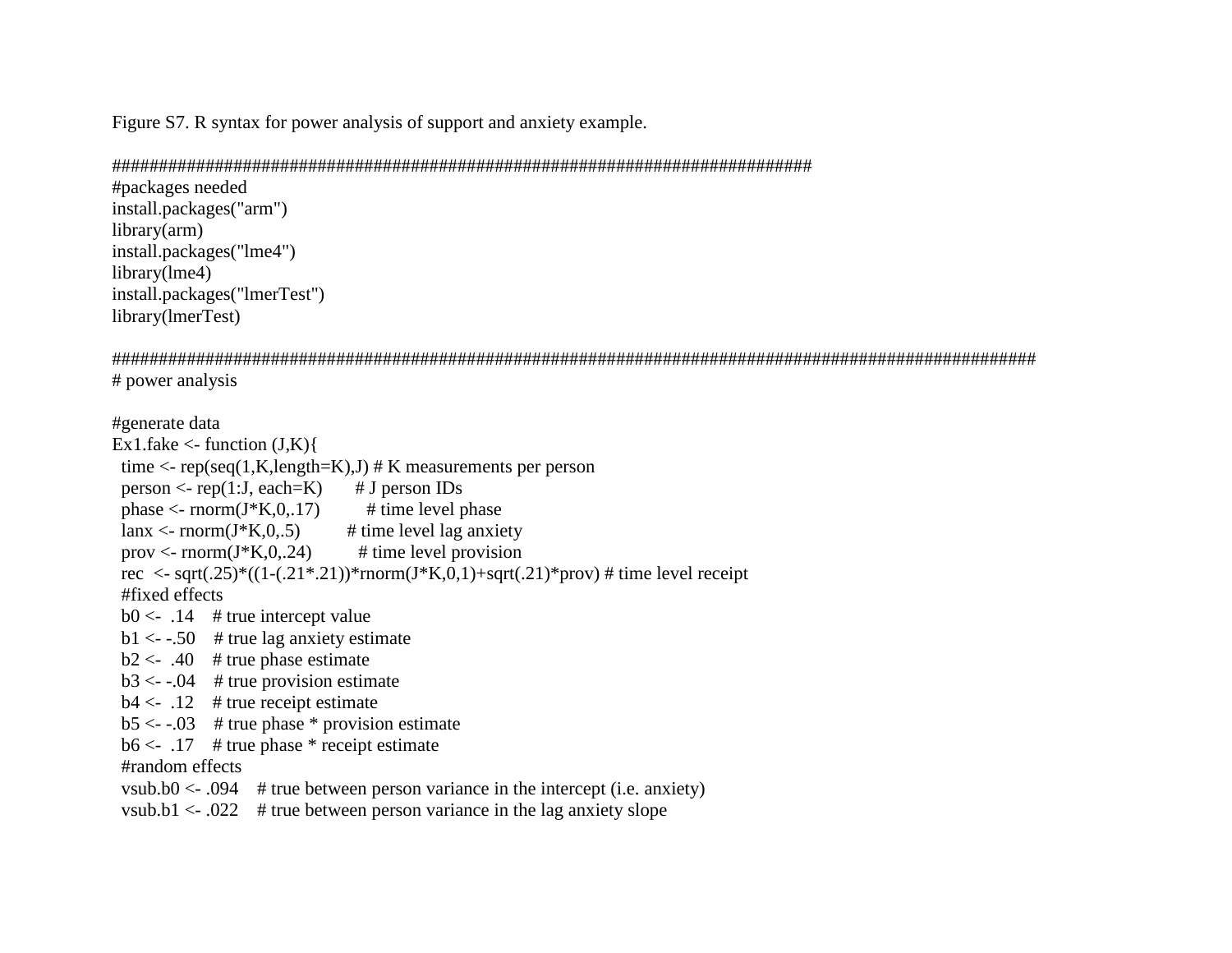```
vsub.b4 \lt 0.052 # true between person variance in the receipt slope
 vresid \leq .420 # true within person variance in anxiety
  #combine fixed and random effects per person 
 b0.int \le- rnorm(J, b0, \sqrt{9}t) #generate an intercept for each person
 b1.laganx \le- rnorm(J,b1,sqrt(vsub.b1)) #generate a slope for lag anxiety for each person
 b4.rec \leq- rnorm(J, b4, \sqrt{3}t) #generate a slope for receipt for each person
 anx < -rnorm(J*K, b0.int[person] #use the person's intercept
             +b1.laganx[person]*lanx #lag anxiety slope 
             +b2*phase #average phase effect
             +b3*prov #average provision effect 
             +b4.rec[person]*rec #average plus person-specific receipt effect
             +b5*phase*prov #average phase by provision effect 
             +b6*phase*rec #average phase by receipt effect
             ,sqrt(vresid)) #residual 
  return(data.frame(person,time,phase,prov,rec,lanx,anx)) 
} 
data <- Ex1.fake(68,32) #generate an example dataset to make sure it worked
lme.power \leq- lmer(anx \sim (1 | person) + (-1 + lanx | person) + (-1 + rec | person)
           + lanx + phase + prov + rec + prov*phase + rec*phase,
            data=data)
summary(lme.power)
# this function loops the data generation and analyzes it
Ex1.power \le function (J,K,n,sims=1000) \{ #default to 1000 simulations if not specified
 signif \langle- rep(NA,n.sims) \qquad \qquad \# a vector that wwill record if the effect of interest is sig
 for (s \in \{ \text{in} \} 1: \text{n} \cdot \text{sim} \}fake \langle- Ex1.fake(J,K) #generate a fake dataset
  lme.power \leq- lmer(anx \sim (1 | person) + (-1 + lanx | person) + (-1 + rec | person)
              + lanx + phase + prov + rec + prov*phase + rec*phase, data=fake) #analyze it
   est <- fixef(lme.power)["rec"] #save the parameter estimate
   se <- se.fixef(lme.power)["rec"] #save the standard error
  signiff[s] < (abs(est)-2*se) > 0 #calculate significance - returns TRUE/FALSE
```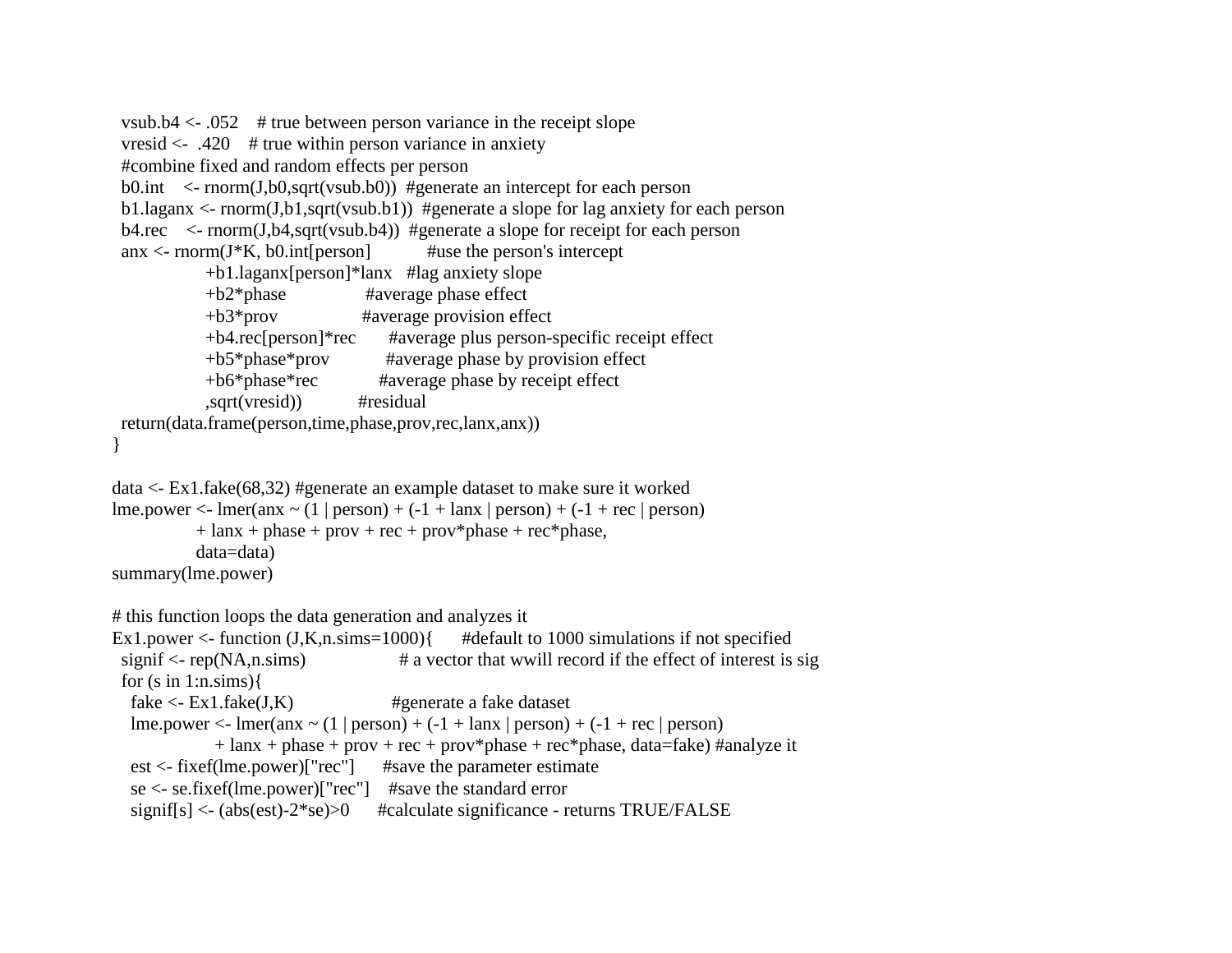} power <- mean(signif) return(power) }

Ex1.power(J=68,K=32,n.sims=1000)